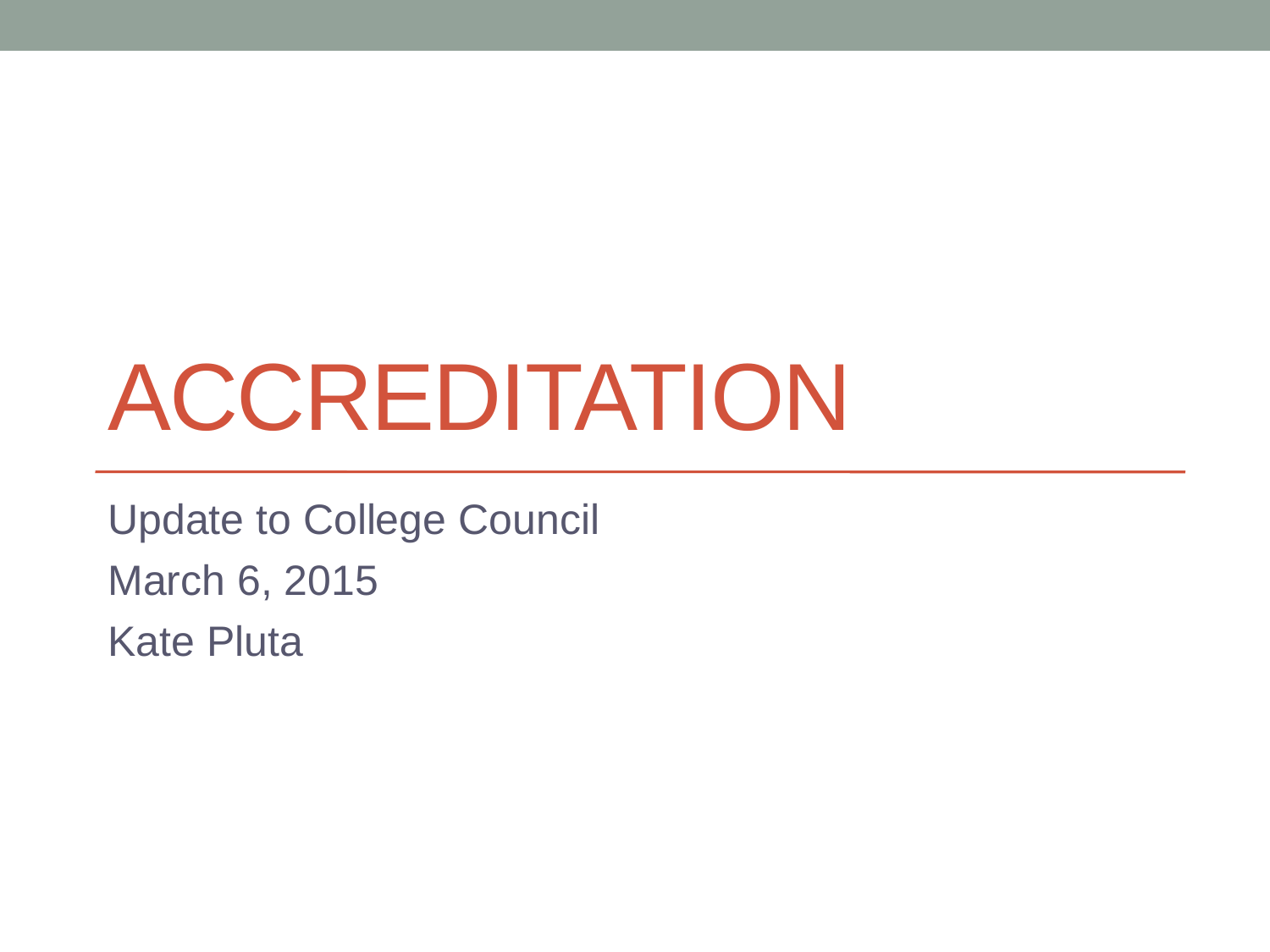# ORIGINAL GOAL:

Midterm Report completed and accepted by Board of Trustees in May.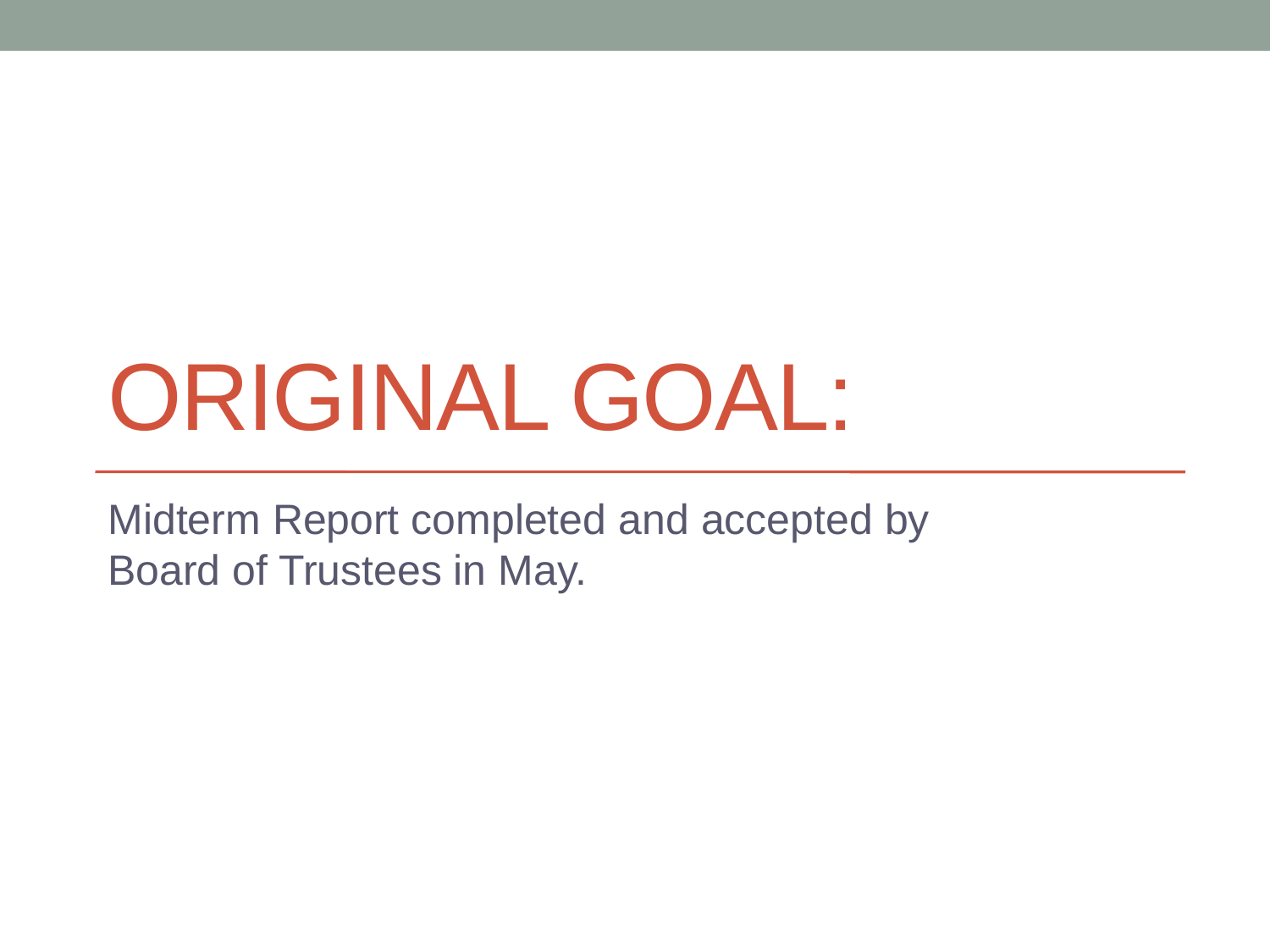# **Revised Midterm Report Schedule**

| <b>Timeline</b>                                         | <b>Activity</b>                                                                 | <b>People</b><br><b>Responsible</b>             |
|---------------------------------------------------------|---------------------------------------------------------------------------------|-------------------------------------------------|
| January—March                                           | Primary Leads met Monday, Feb. 9, 300-500<br>in $L40$<br>Revise final document  | Kate Pluta and<br>Jennifer Jett                 |
| <b>February 24</b>                                      | District Office meeting on District<br>Recommendations 1-4                      | Standard IV.C & D<br>leads                      |
| March—April                                             | Share with college community                                                    | <b>Project Leads</b>                            |
| Late April—<br>early May                                | Review with Evaluation/Accreditation<br>subcommittee of Board of Trustees       | $\frac{2}{3}$                                   |
| May                                                     | Format for publication                                                          | Amber Chiang                                    |
| July                                                    | Midterm Report to Board Docs for inclusion<br>in September board meeting.       | <b>Project Leads and</b><br><b>Amber Chiang</b> |
| <b>September 10</b><br>at Porterville<br><b>College</b> | <b>Board of Trustees accepts the Midterm</b><br><b>Report-Project completed</b> | ??                                              |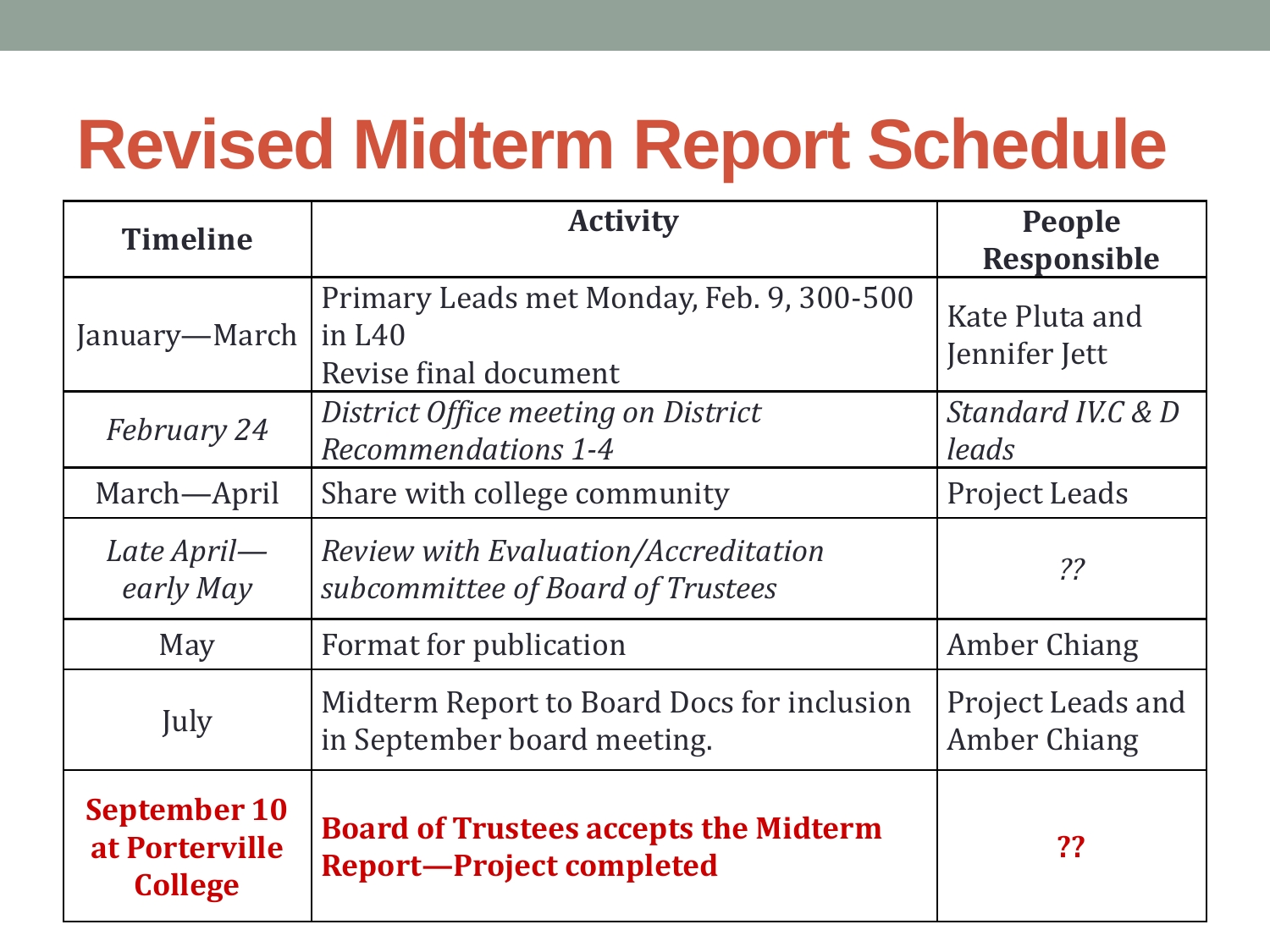# PURPOSE OF THE MIDTERM

 $\rightarrow$  Multiple Audiences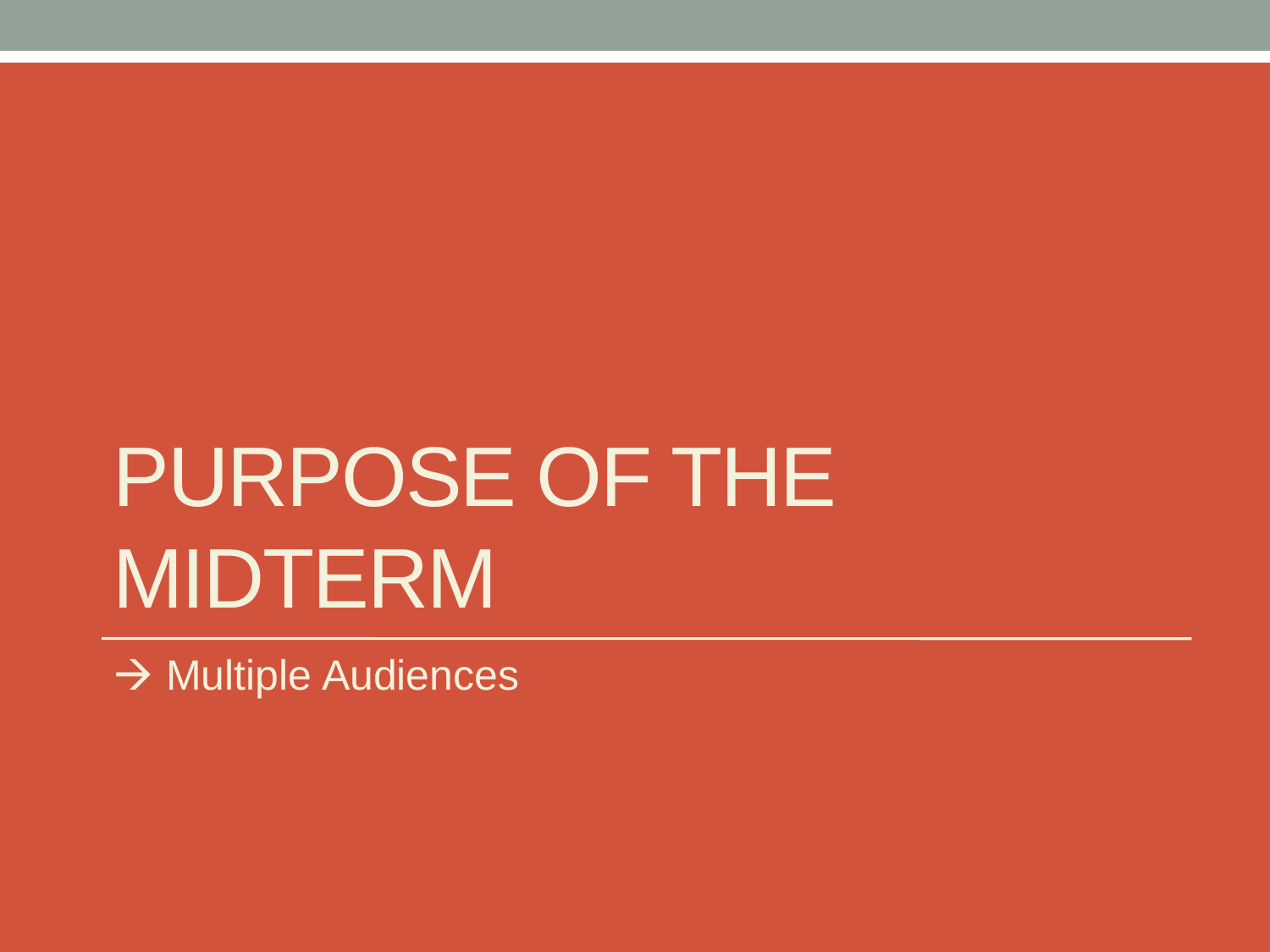# COMPLIANCE AND THE **COMMISSION**



Accrediting Commission for Community and Junior Colleges Western Association of Schools and Colleges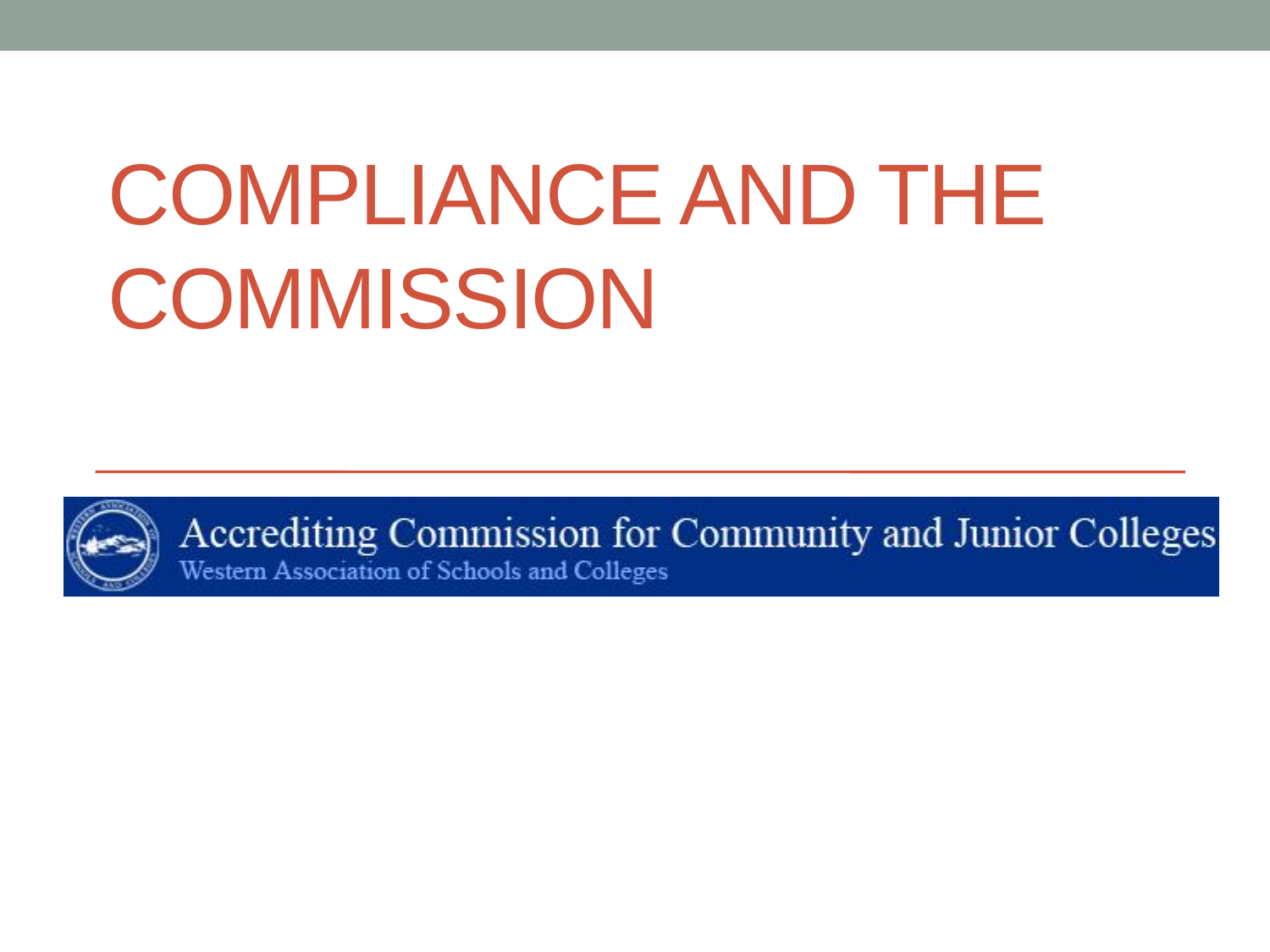#### ACCJC

- We cleared the recommendations (think *deficiencies* in meeting the Standards) with the Follow Up Report in 2013.
- Have we continued our efforts? Are they sustainable?

• How do we know?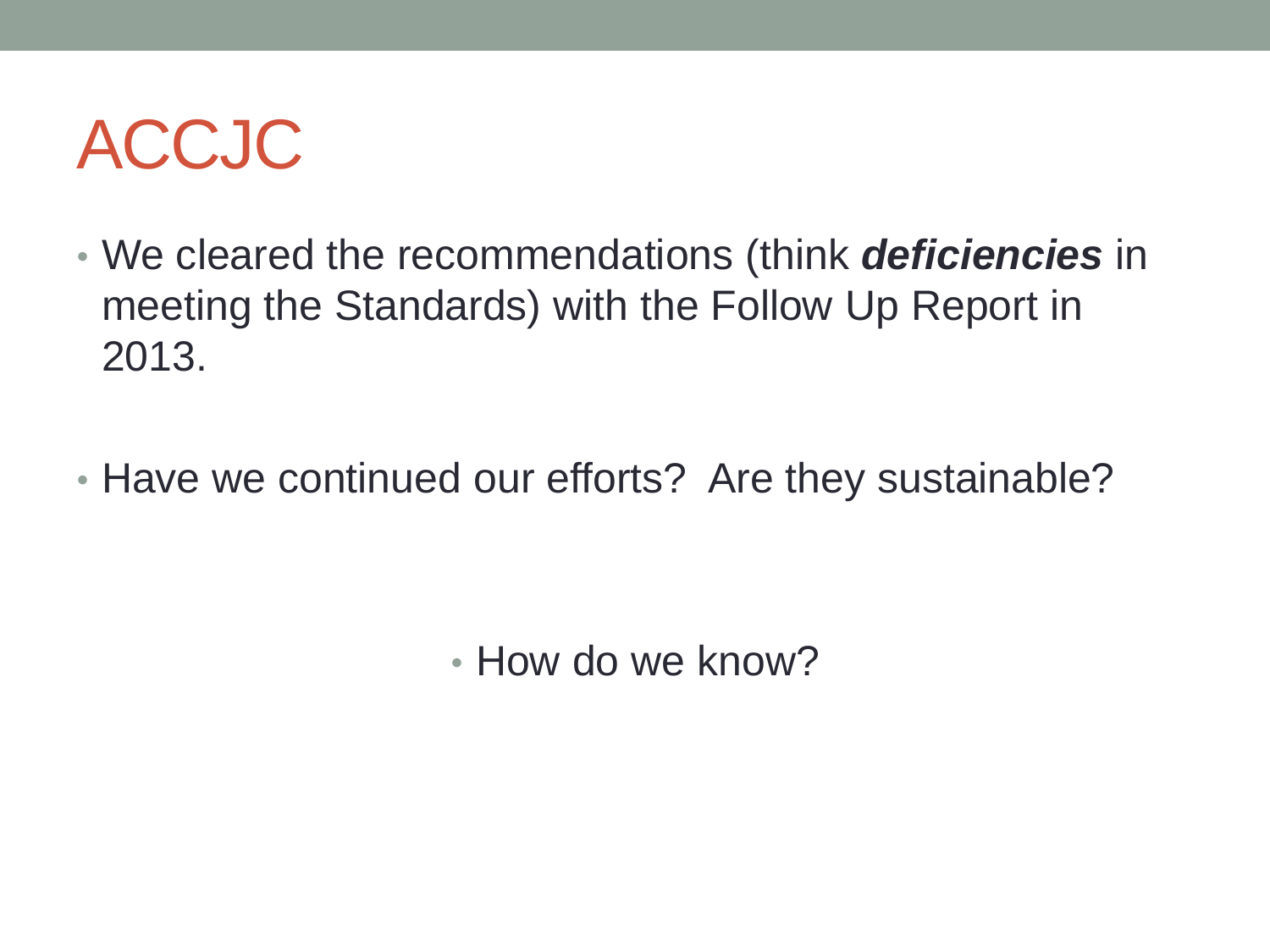

continue to follow our plans,

evaluate our work, and

make adjustments as needed?

 $\rightarrow$  sustainable continuous quality improvement.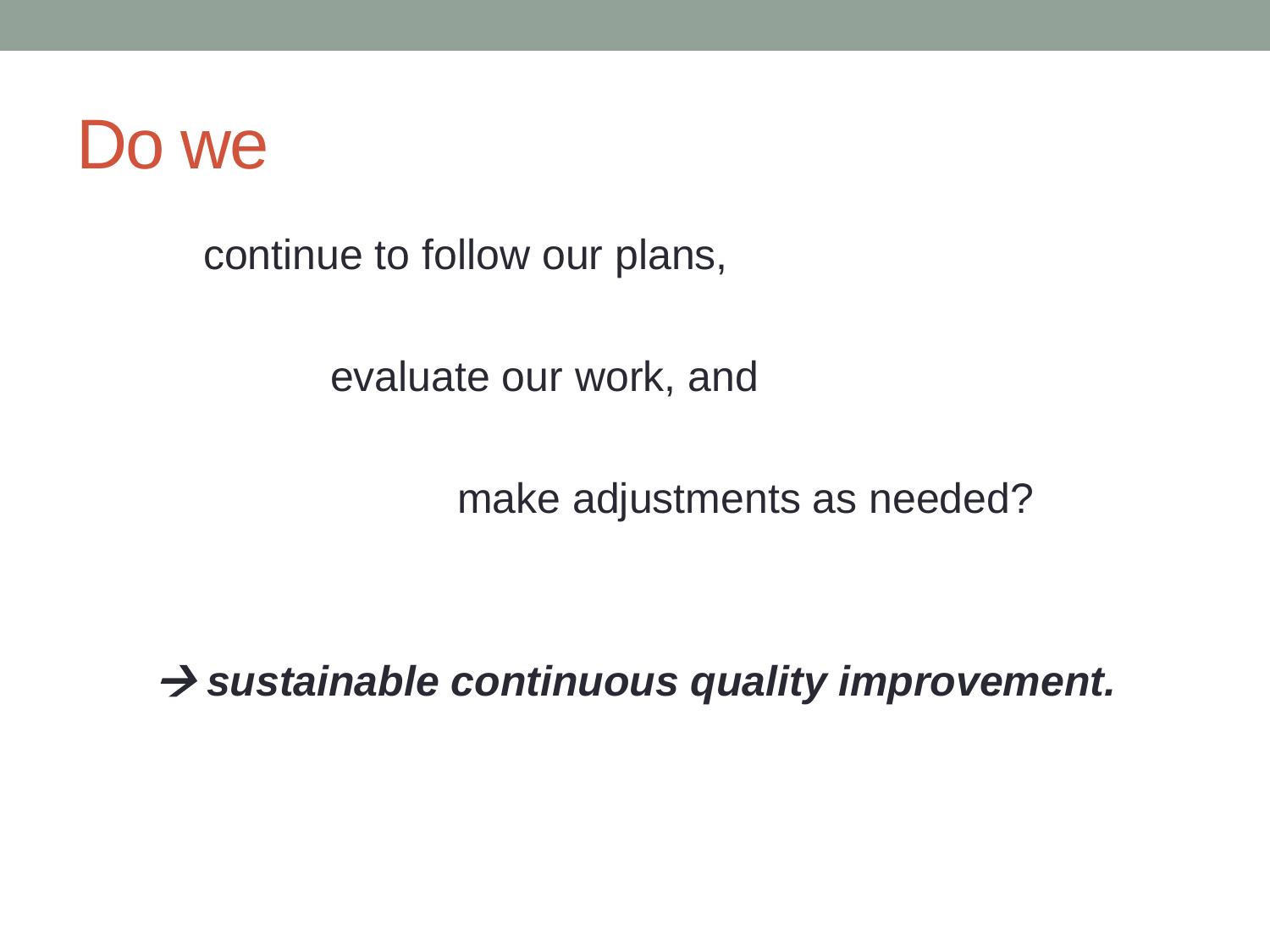DO WE INTEGRATE PROGRAM REVIEW, PLANNING, AND RESOURCE ALLOCATION?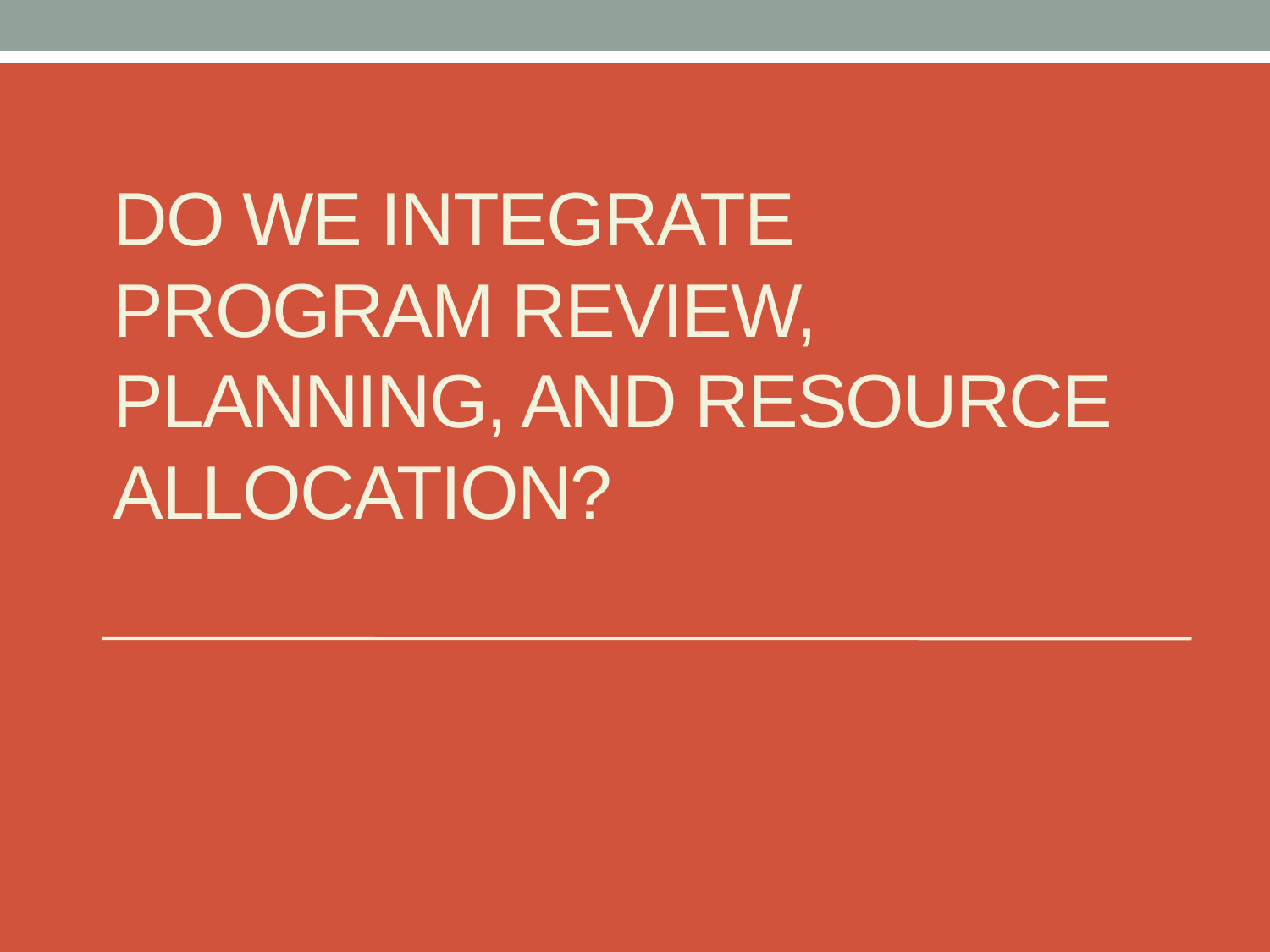### Standard I.B.9 (2014)

The institution engages in continuous, broad based, systematic evaluation and planning. The institution integrates program review, planning, and resource allocation into a comprehensive process that leads to accomplishment of its mission and improvement of institutional effectiveness and academic quality. Institutional planning addresses short- and long-range needs for educational programs and services and for human, physical, technology, and financial resources. (ER 19)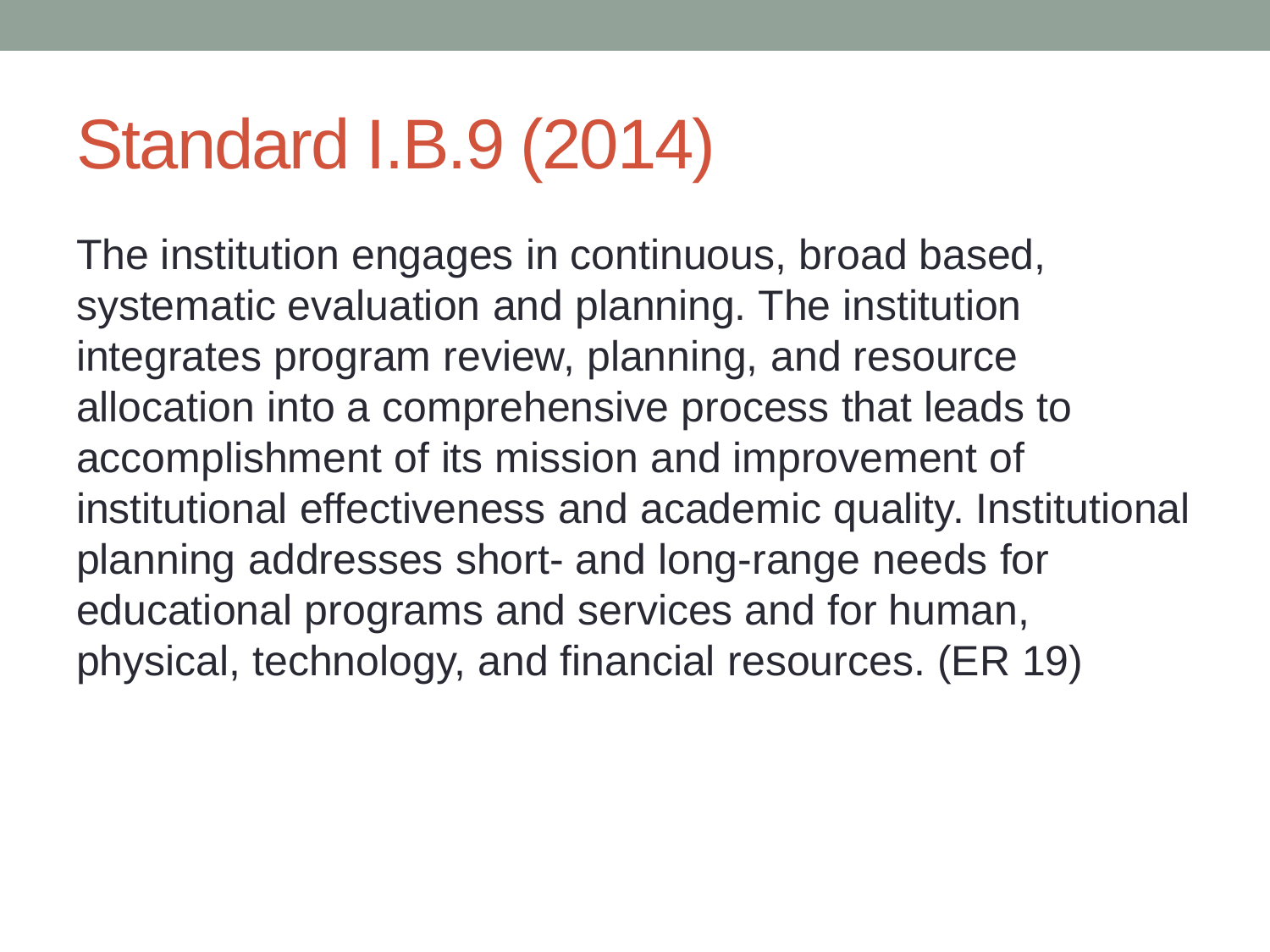# PURPOSE AND AUDIENCE #2

Embedding accreditation into the work of the college to meet our own high standards.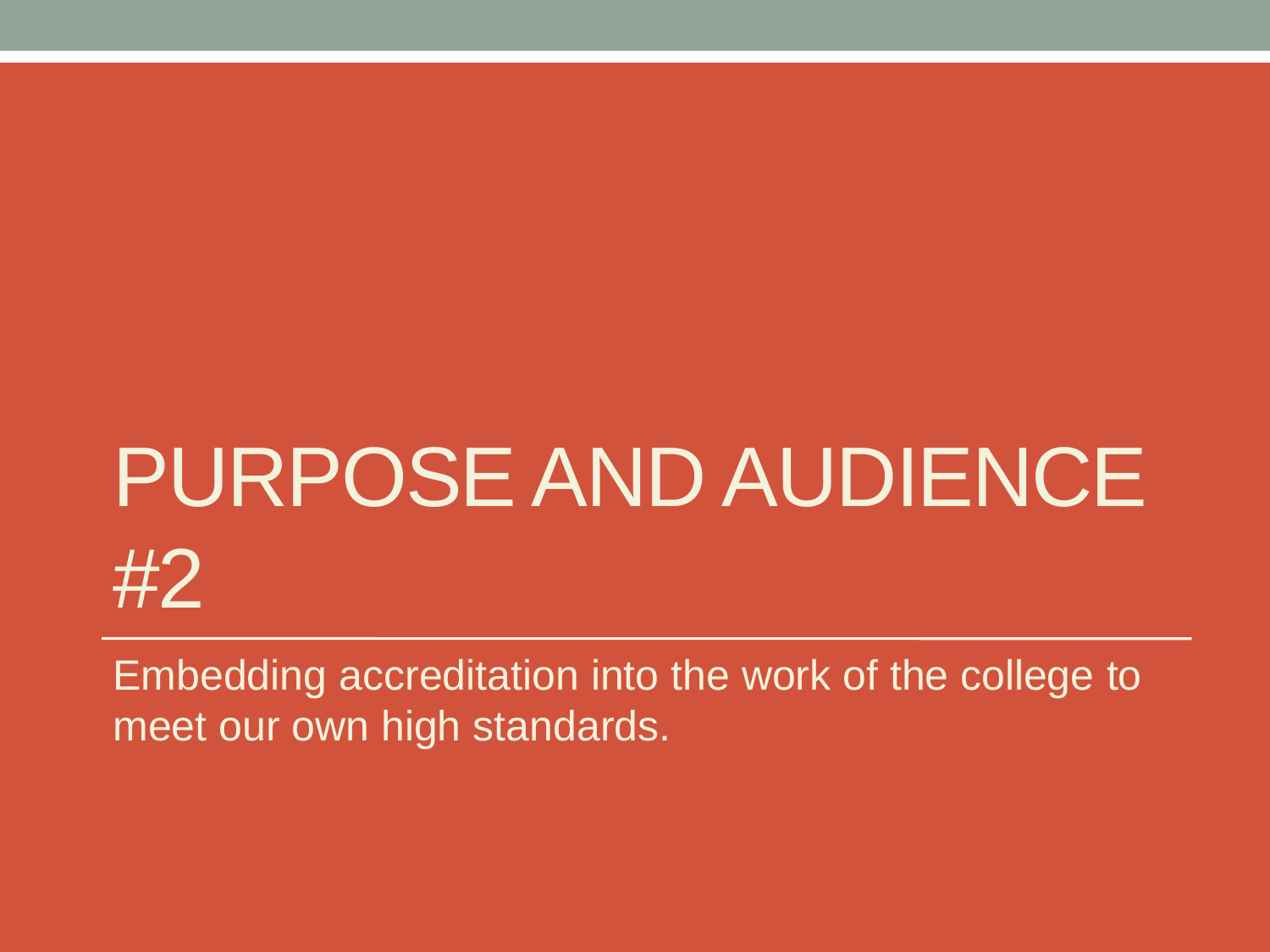# Making the work meaningful

- To work with the newly adopted standards
- To complete a gap analysis—where we met the new standards, where we didn't, what we needed to work on
- To help us address Recommendation (deficiency) 1: to evaluate all of our planning activities.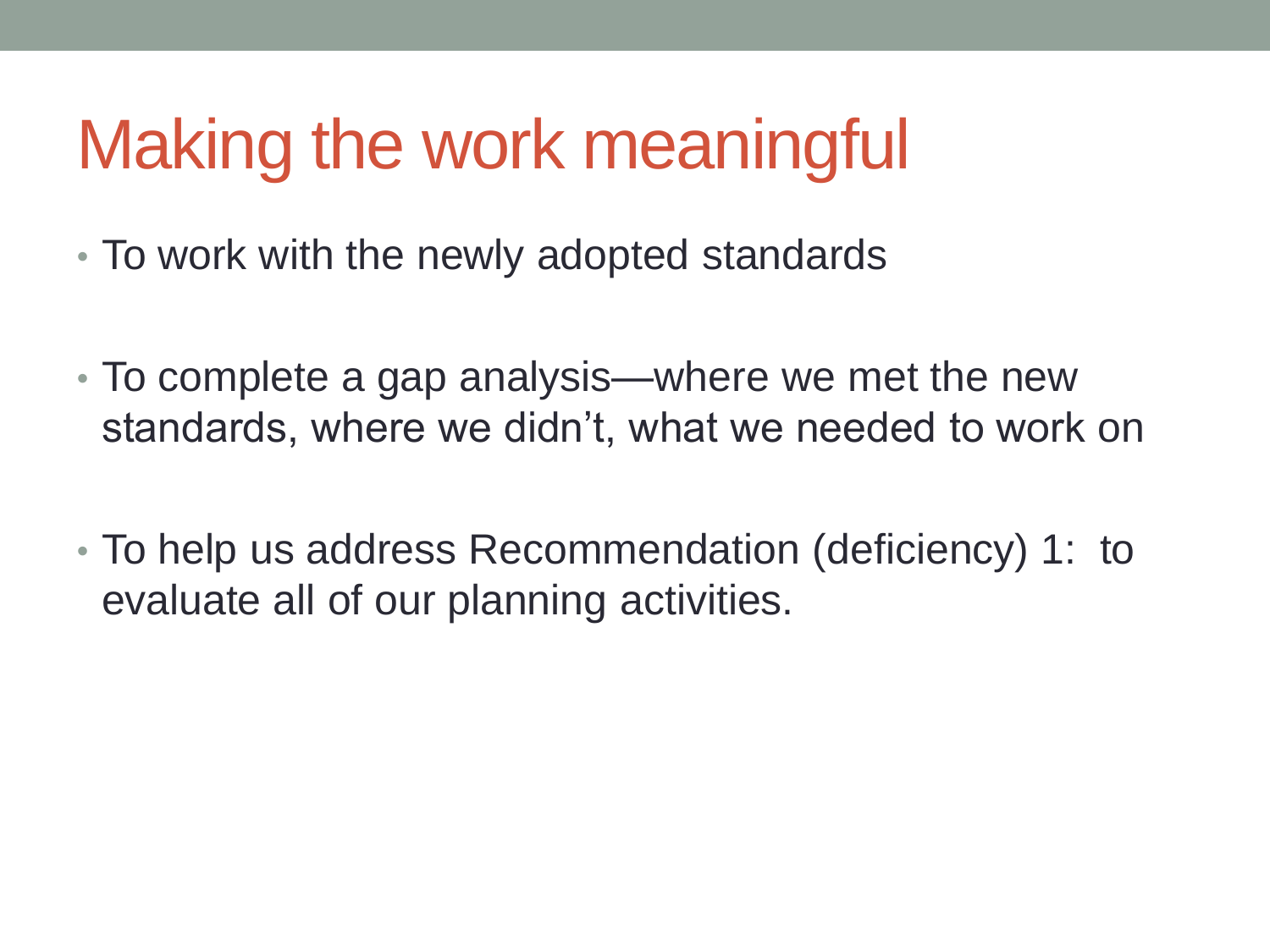# WE USED THE MIDTERM REPORT AND THE NEW STANDARDS

**to review and evaluate our work**.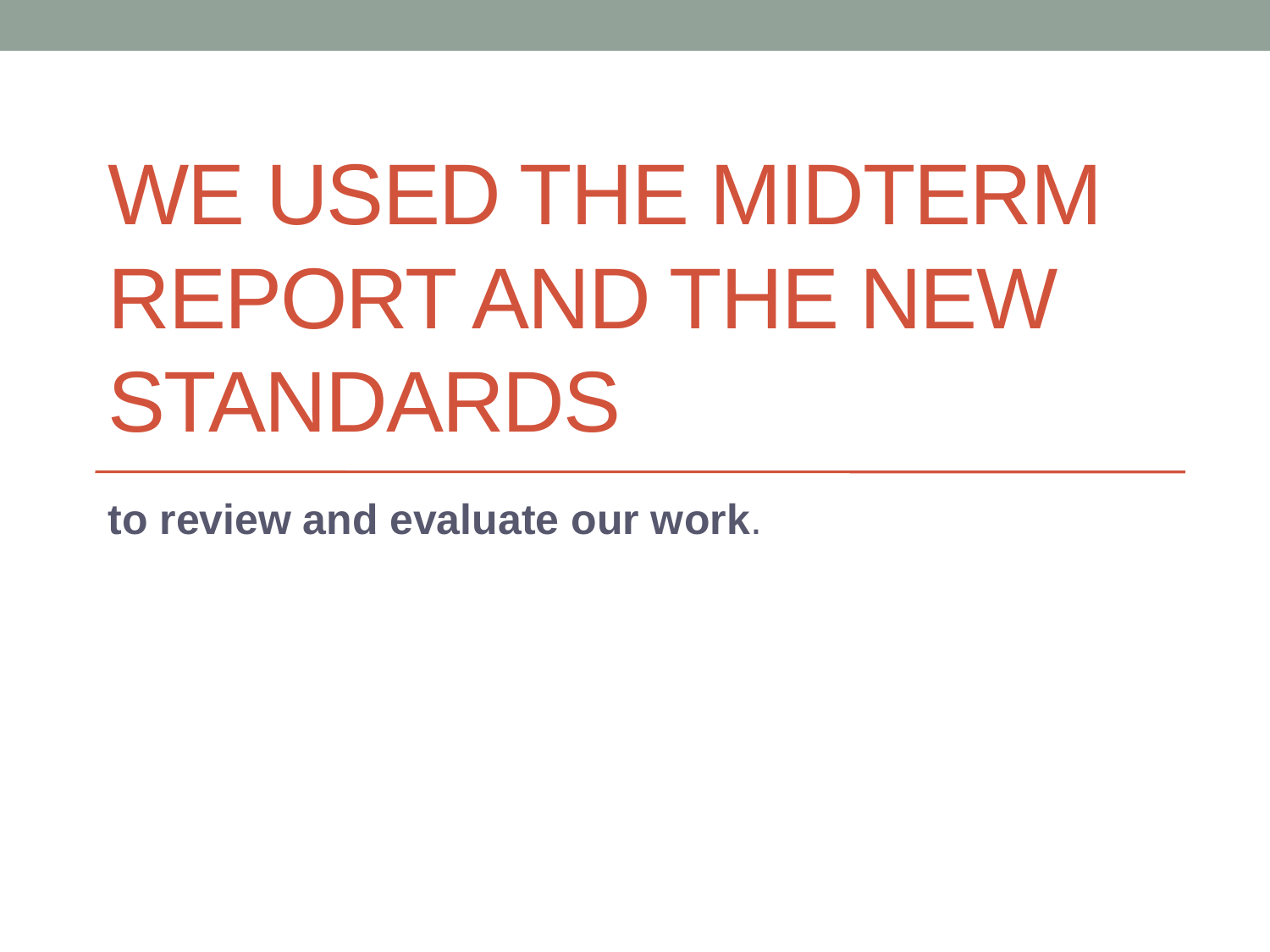# PURPOSE AND AUDIENCE #3

ACCJC Substantive Change Proposal for the Baccalaureate Degree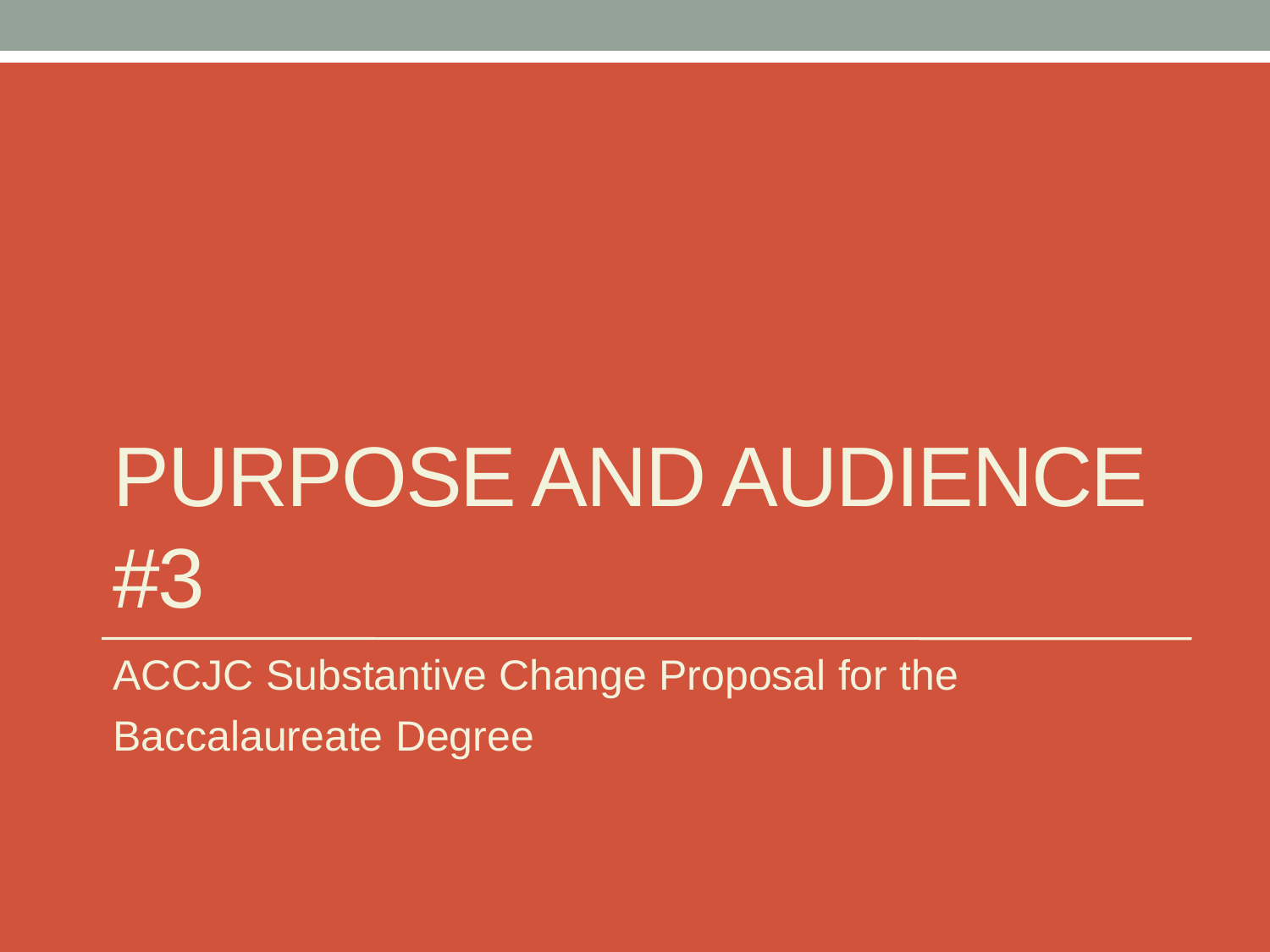# Substantive Change Proposal

- Requires use of the new standards and Eligibility Requirements.
- Requires that we meet both.
- No longer a gap analysis.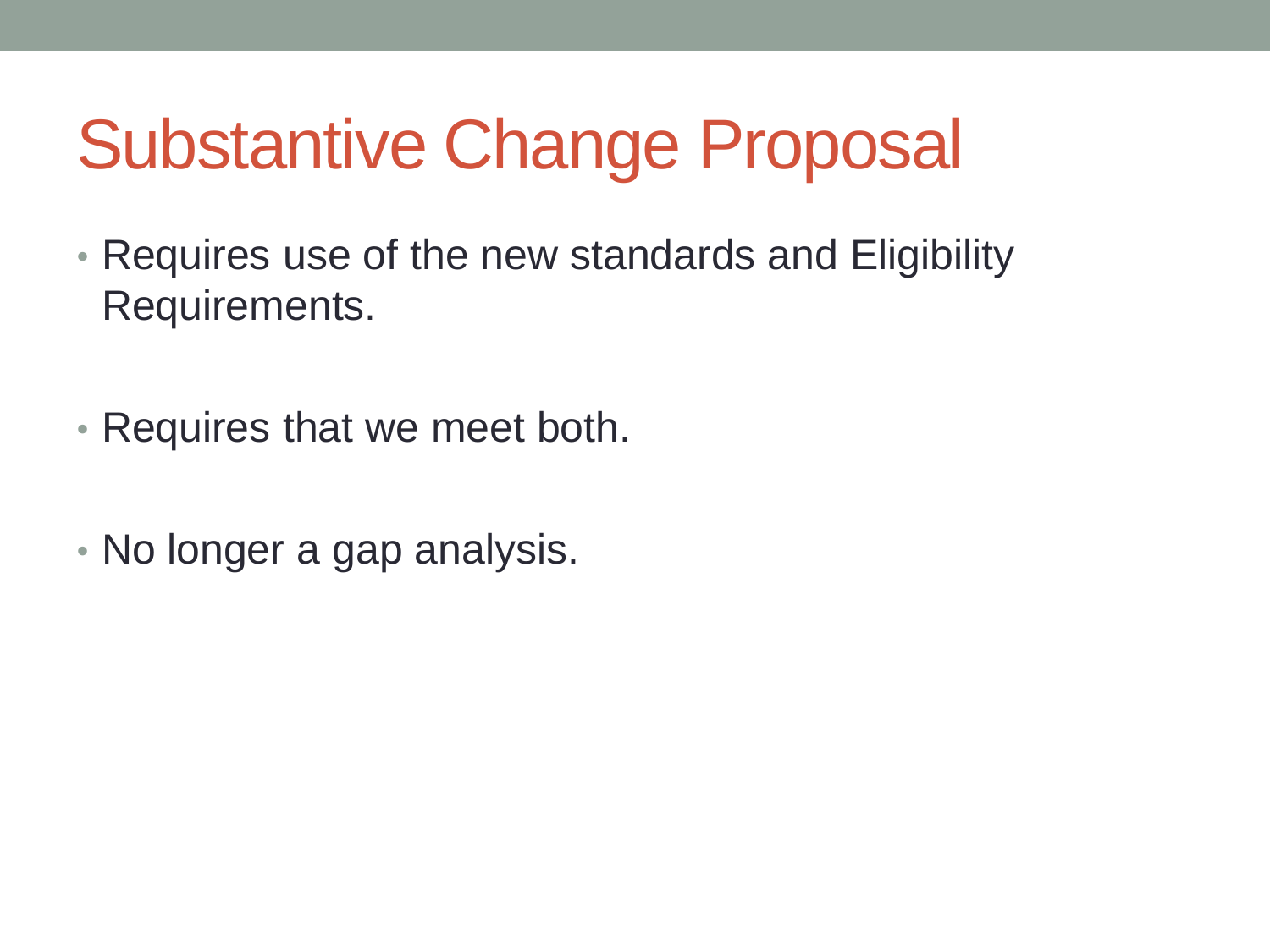# PURPOSE AND AUDIENCE #4

Using our research and analysis to effect positive change.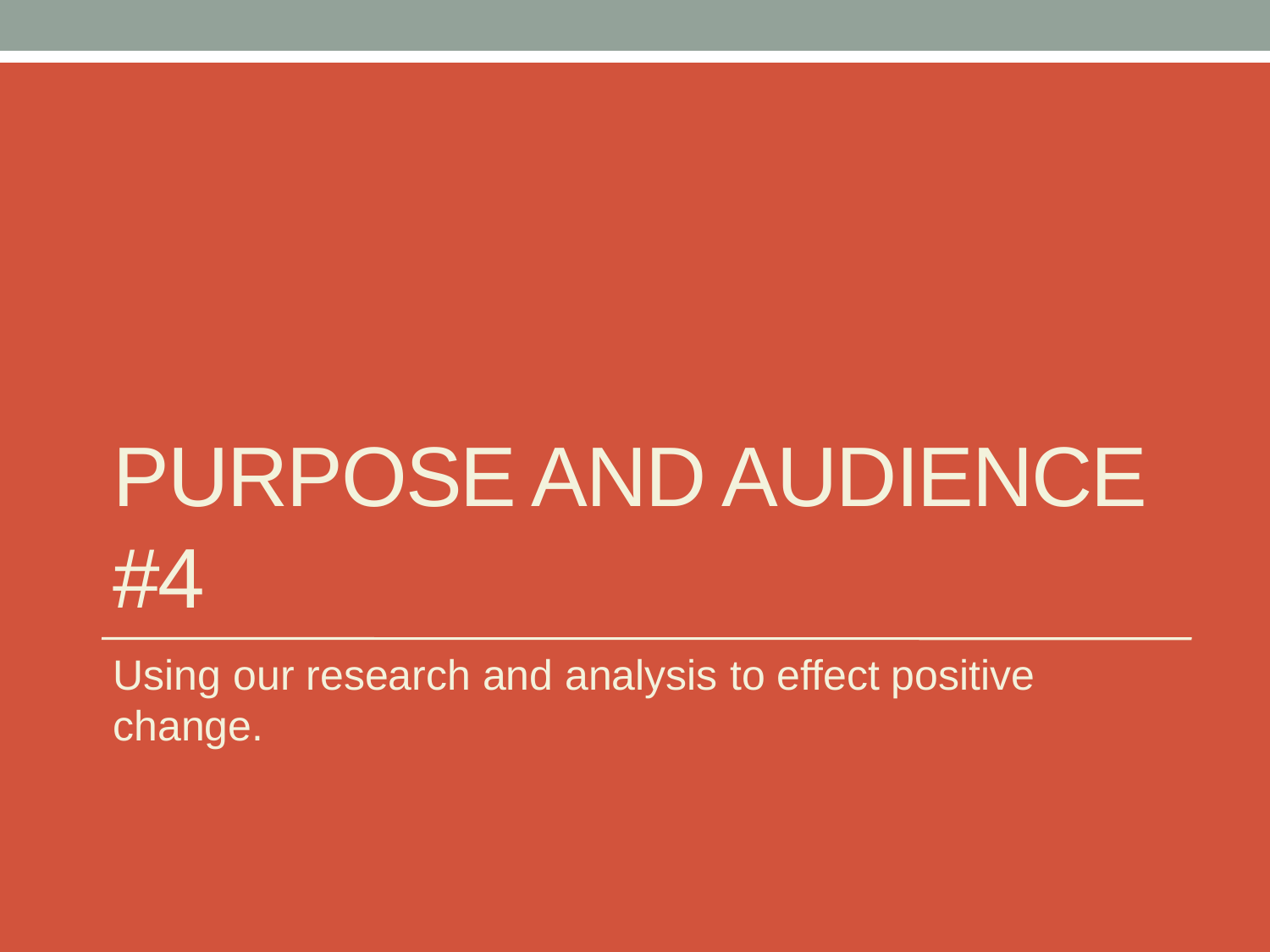#### Standard IV is particularly relevant to this discussion.

- IV.A Decision-Making Roles and Processes.
- IV.B College Chief Executive Officer. (1 recommendation  $\rightarrow$  commendation with Follow Up Report)
- IV.C Governing Board

(3 recommendations last time, cleared with Follow Up Report)

• IV.D Multi-College Districts or Systems (1 recommendation last time, cleared with Follow Up Report)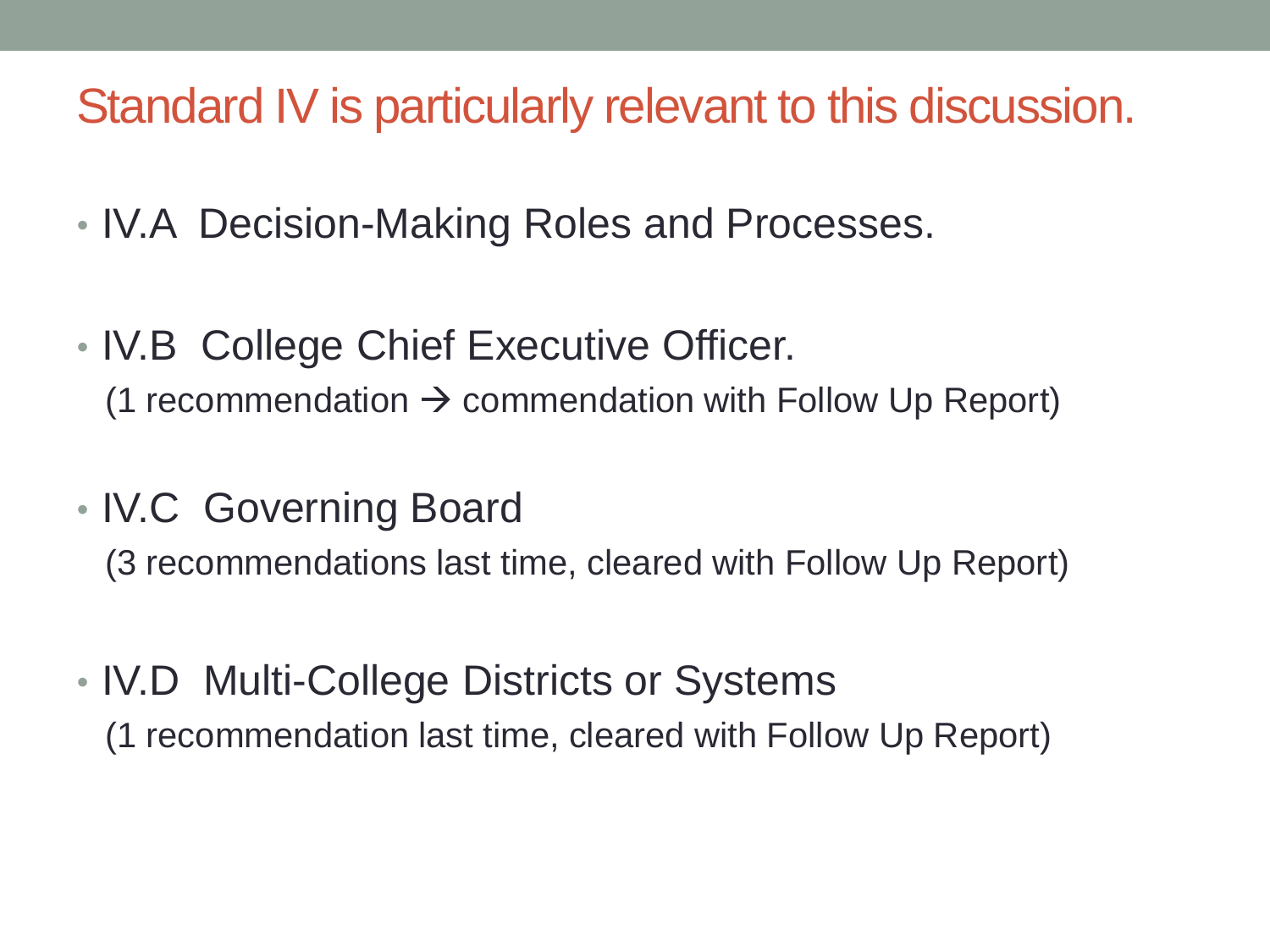## Final Reports for Standard IV

• [https://www.bakersfieldcollege.edu/employees/accreditati](https://www.bakersfieldcollege.edu/employees/accreditation/standards) [on/standards](https://www.bakersfieldcollege.edu/employees/accreditation/standards)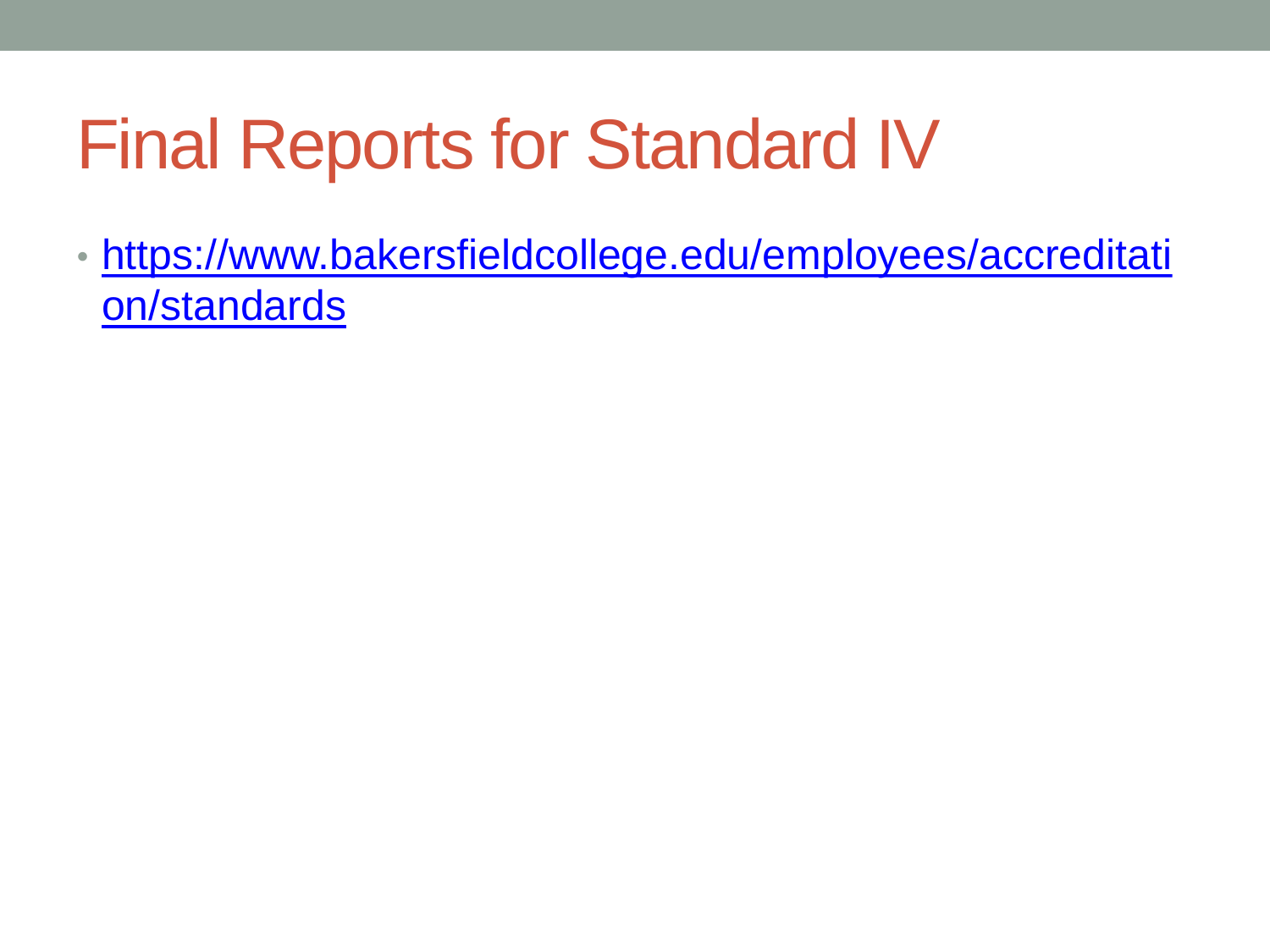• In order to comply with the Standards, the team recommends that the Board of Trustees *establish a process to ensure the Board's policies and procedures are evaluated on a regular basis and revised as appropriate* (IV.B.1.e).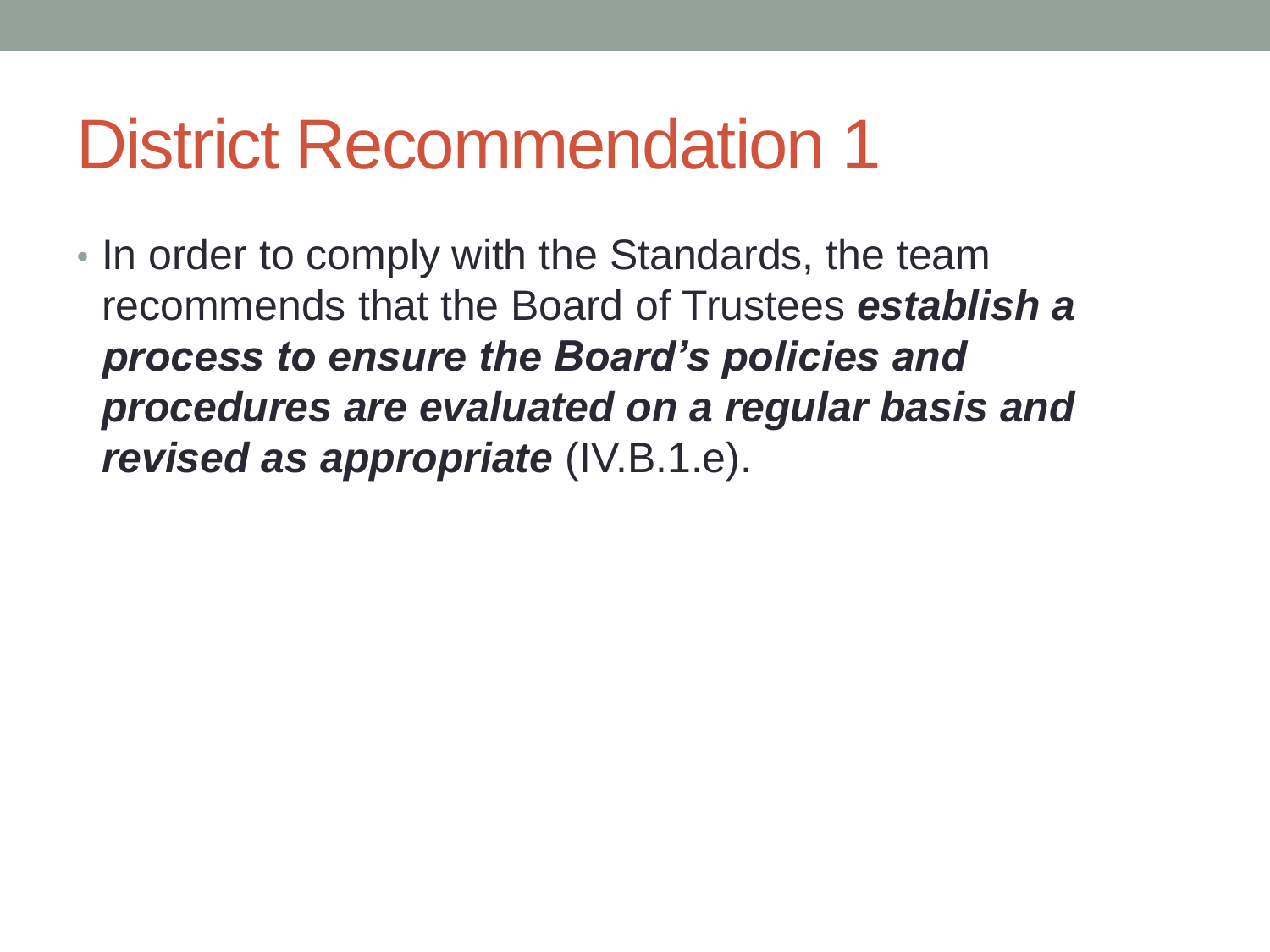• In order to comply with the Standards, the team recommends that the Board of Trustees, in consultation with the Chancellor, *develop and implement a development program that meets the needs of the newer board members as well as those board members who have considerable experience as a governing board member*. (IV.B.1.f)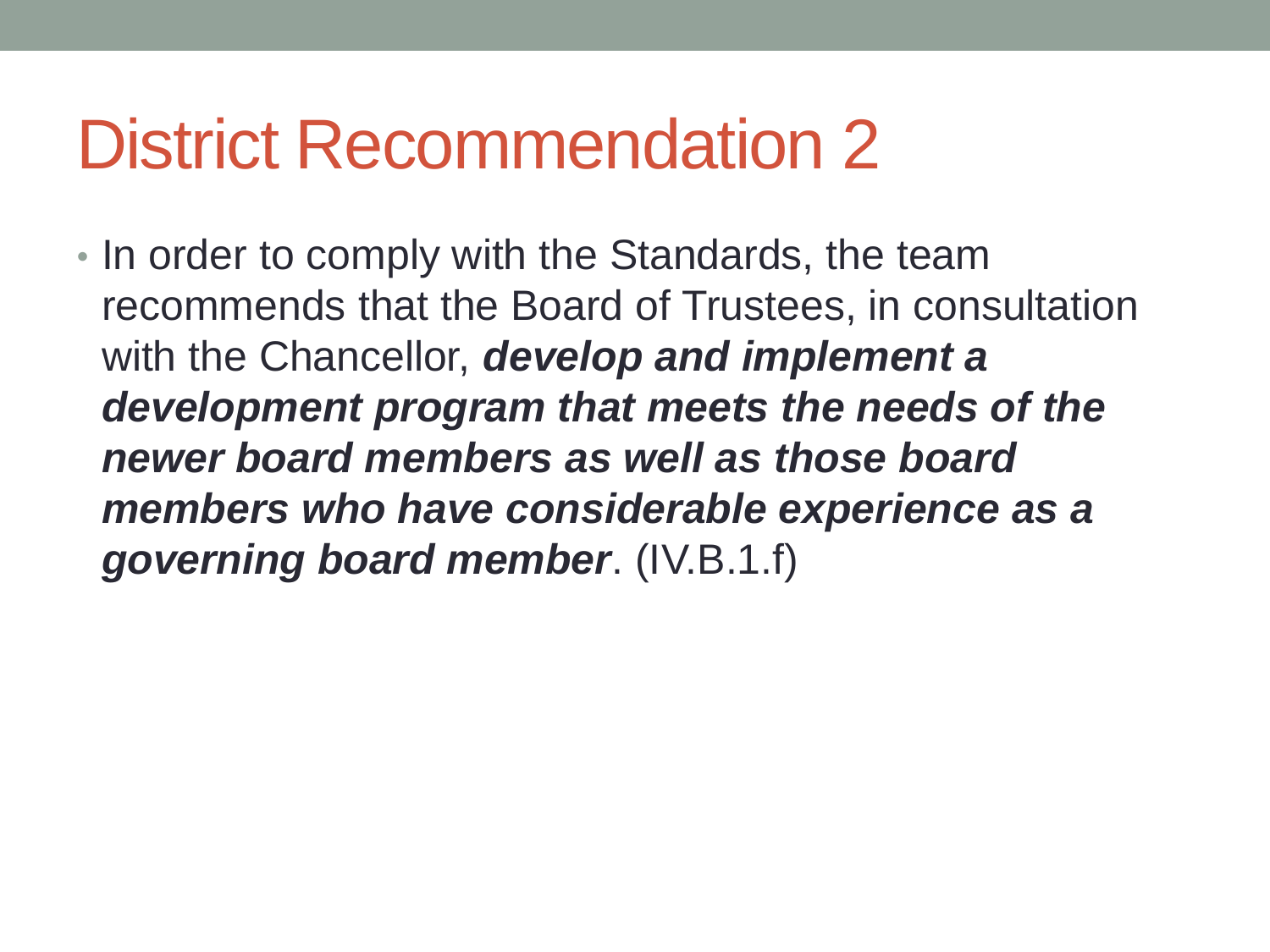• In order to comply with the Standards, the team recommends that the Board of Trustees *review the elements of its Self Evaluation Process and ensure that the Standards' minimum requirements for a Self Evaluation* which: 1) have clearly defined processes in place, 2) have processes implemented and 3) have processes published in the Board's policy manual which are included in the Self Evaluation Process. The Board's policy 2E2 prescribes additional requirements when conducting the Board's Self Evaluation. (IV.B.1.g)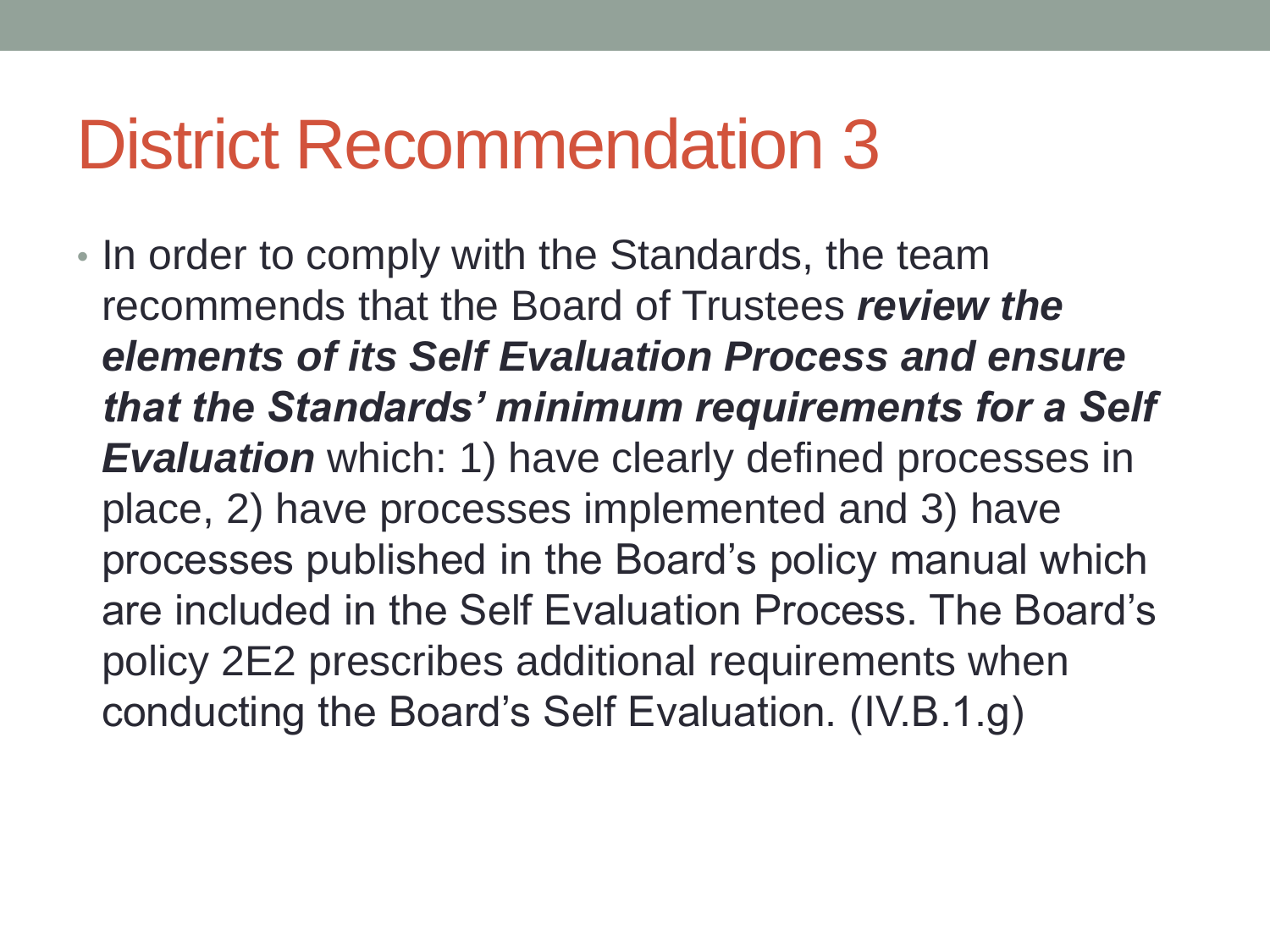• In order to comply with the Standards, the team recommends the District *conduct an evaluation of the new decision-making process and evaluates the effectiveness of the new processes in decisionmaking and in communicating the decisions to affected users*. (IV.B.3.g)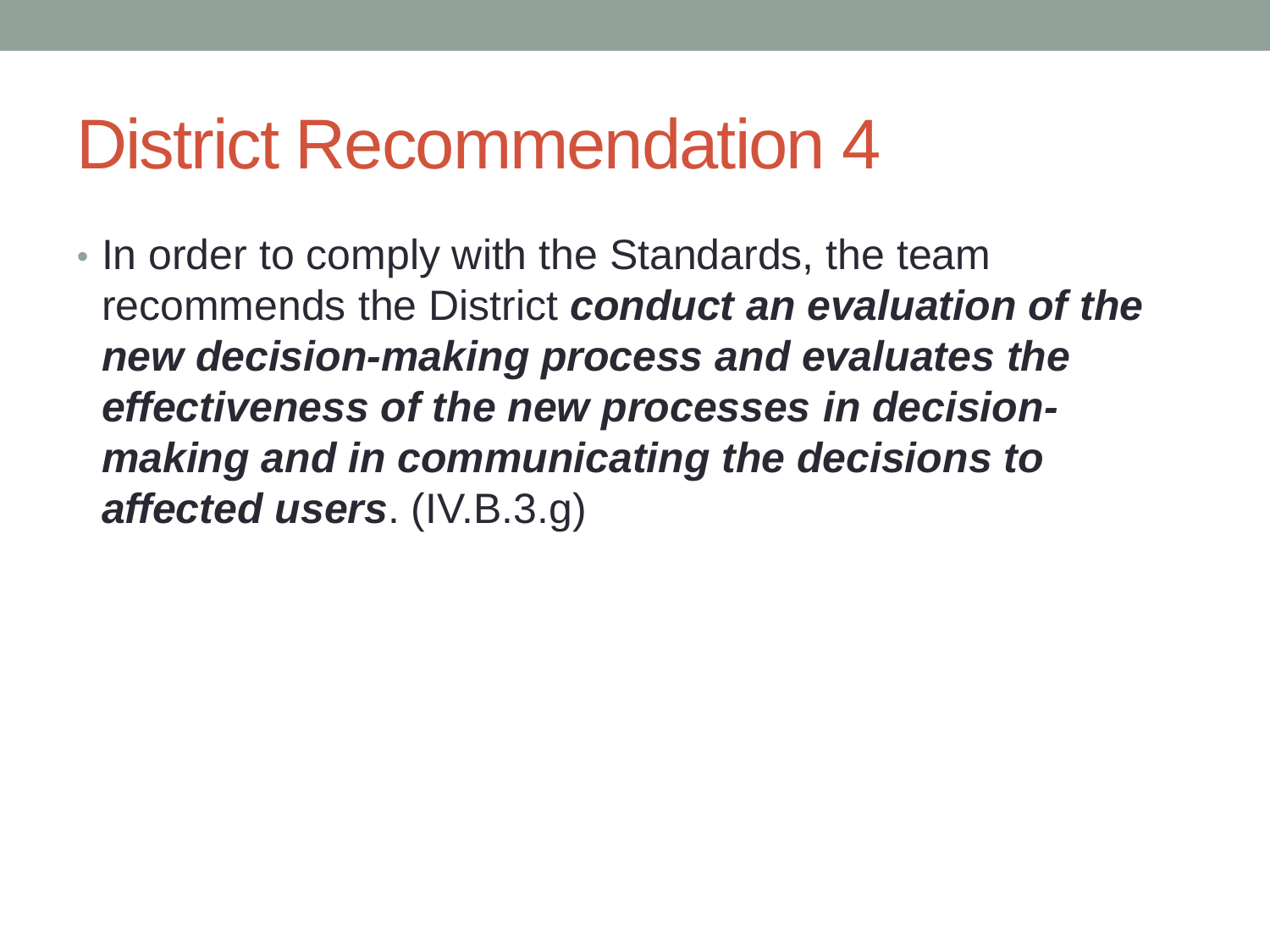# QUESTION

When we are in problem-solving mode, how do we maintain and verify compliance with the Standards?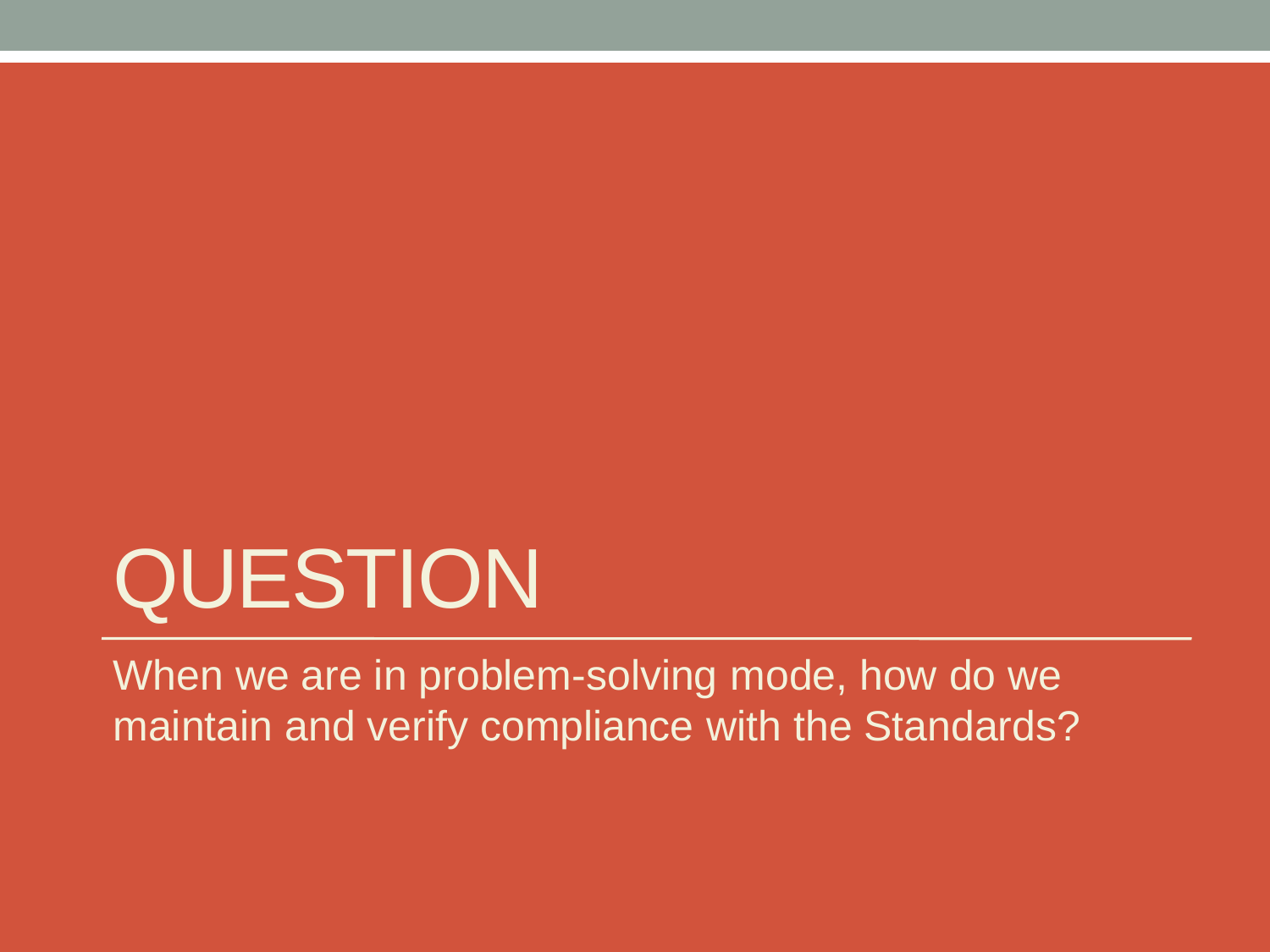# BASED ON YOUR EXPERIENCE, DO WE MEET STANDARD IV.D?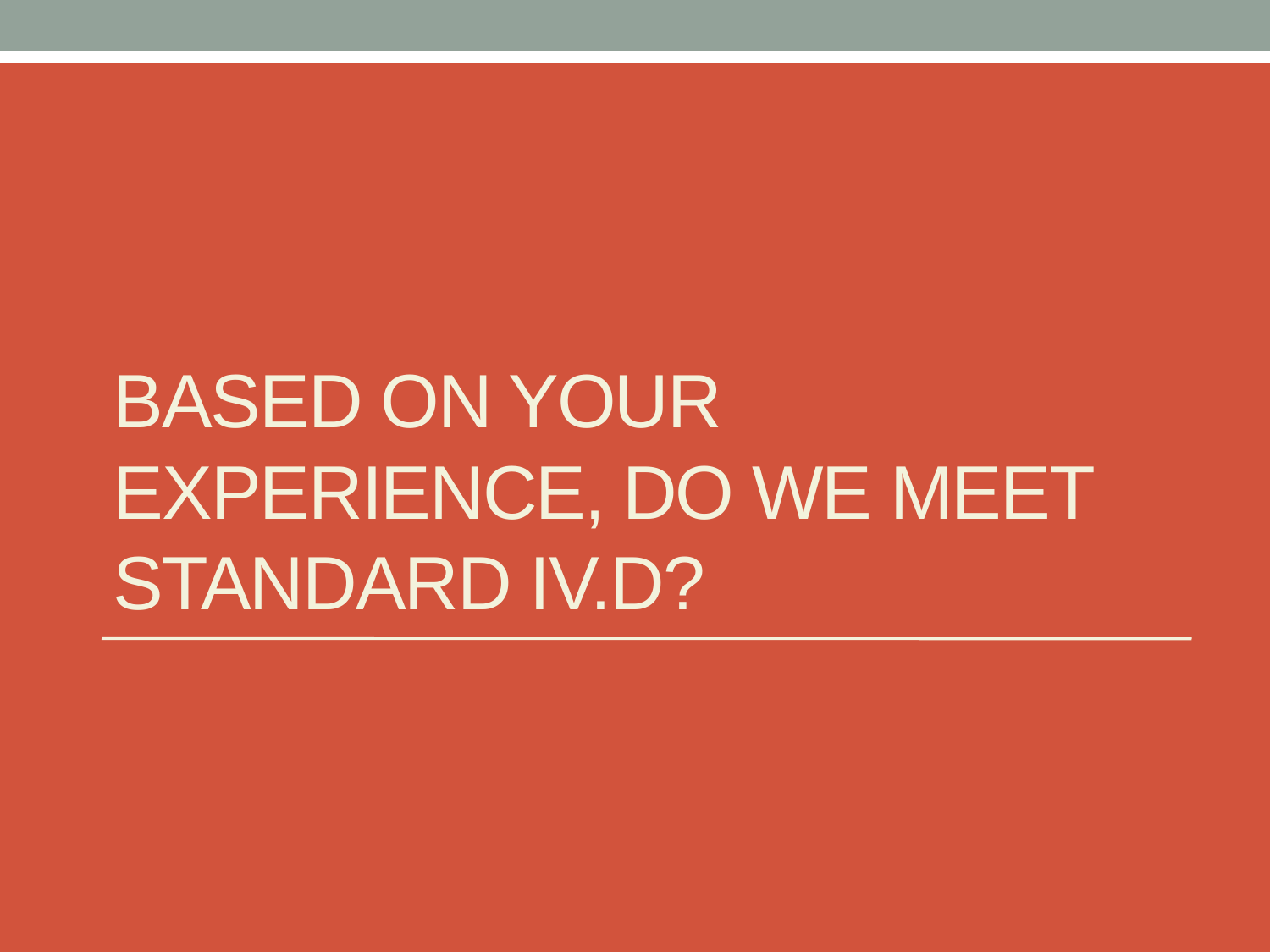In multi-college districts or systems, the district/system CEO provides leadership in setting and communicating expectations of educational excellence and integrity throughout the district/system and assures support for the effective operation of the colleges. Working with the colleges, the district/system CEO establishes clearly defined roles, authority and responsibility between the colleges and the district/system.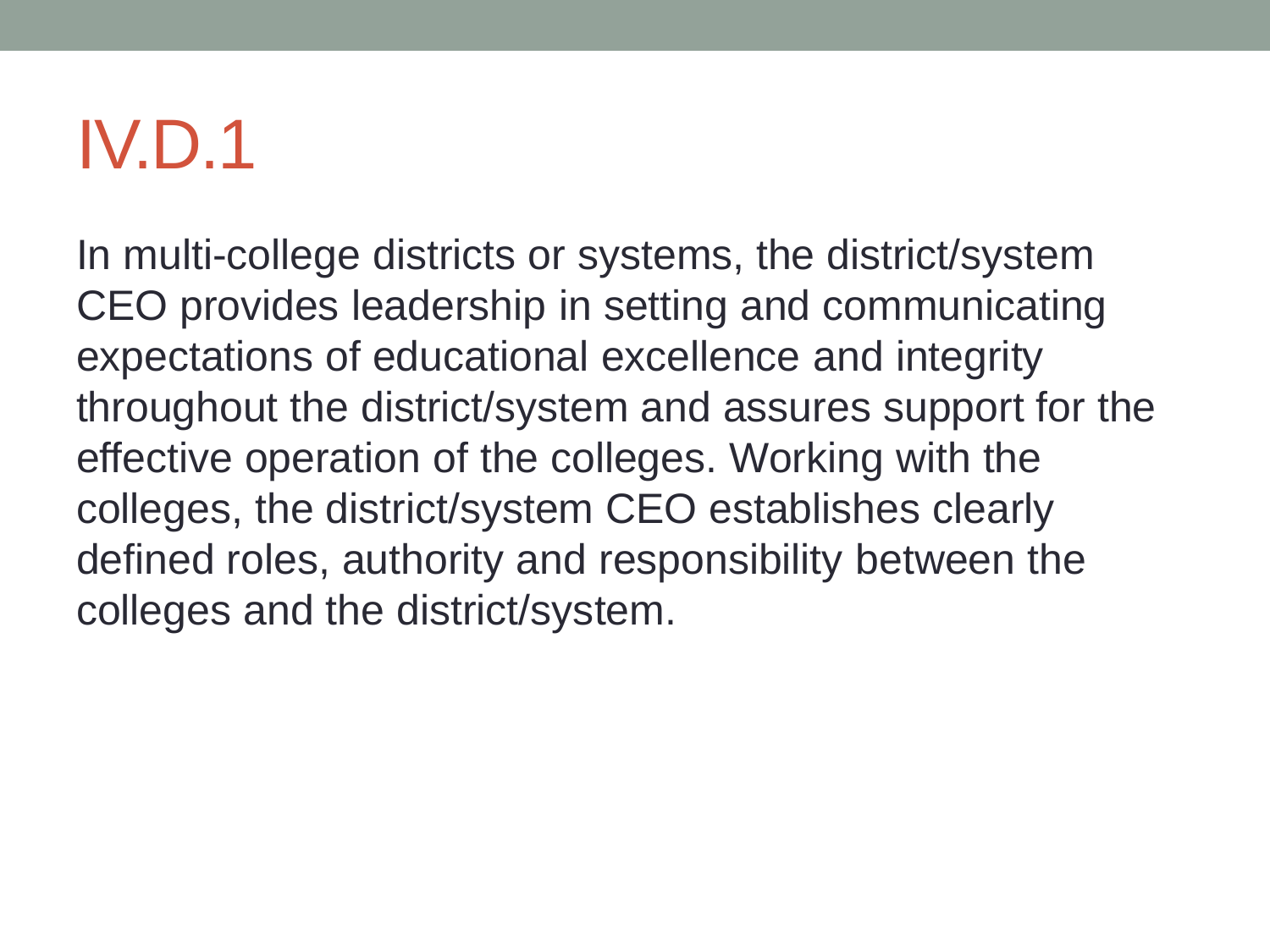The district/system CEO clearly delineates, documents, and communicates the operational responsibilities and functions of the district/system from those of the colleges and consistently adheres to this delineation in practice. The district/system CEO ensures that the colleges receive effective and adequate district/system provided services to support the colleges in achieving their missions. Where a district/system has responsibility for resources, allocation of resources, and planning, it is evaluated against the Standards, and its performance is reflected in the accredited status of the institution.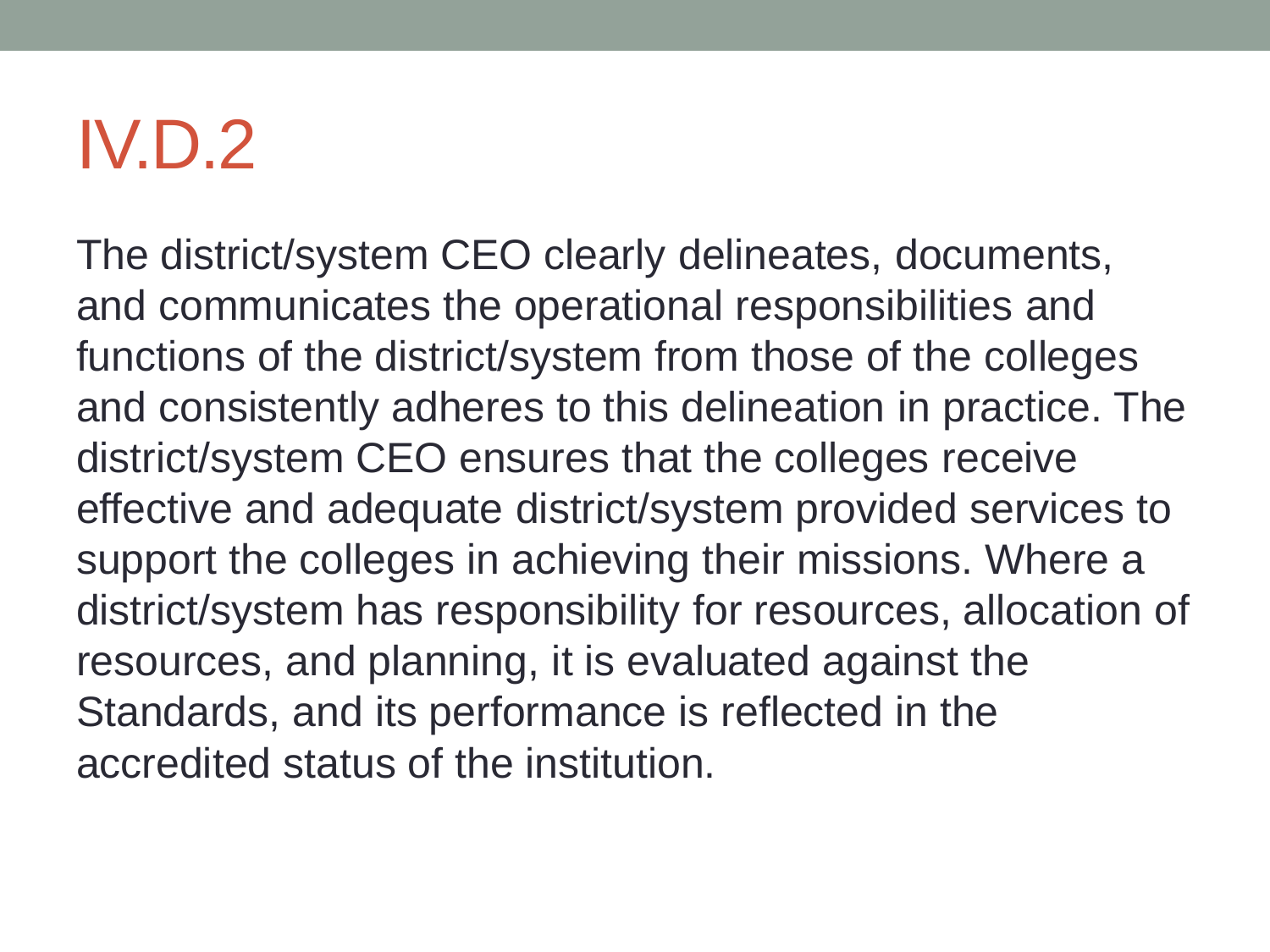The district/system has a policy for allocation and reallocation of resources that are adequate to support the effective operations and sustainability of the colleges and district/system. The district/system CEO ensures effective control of expenditures.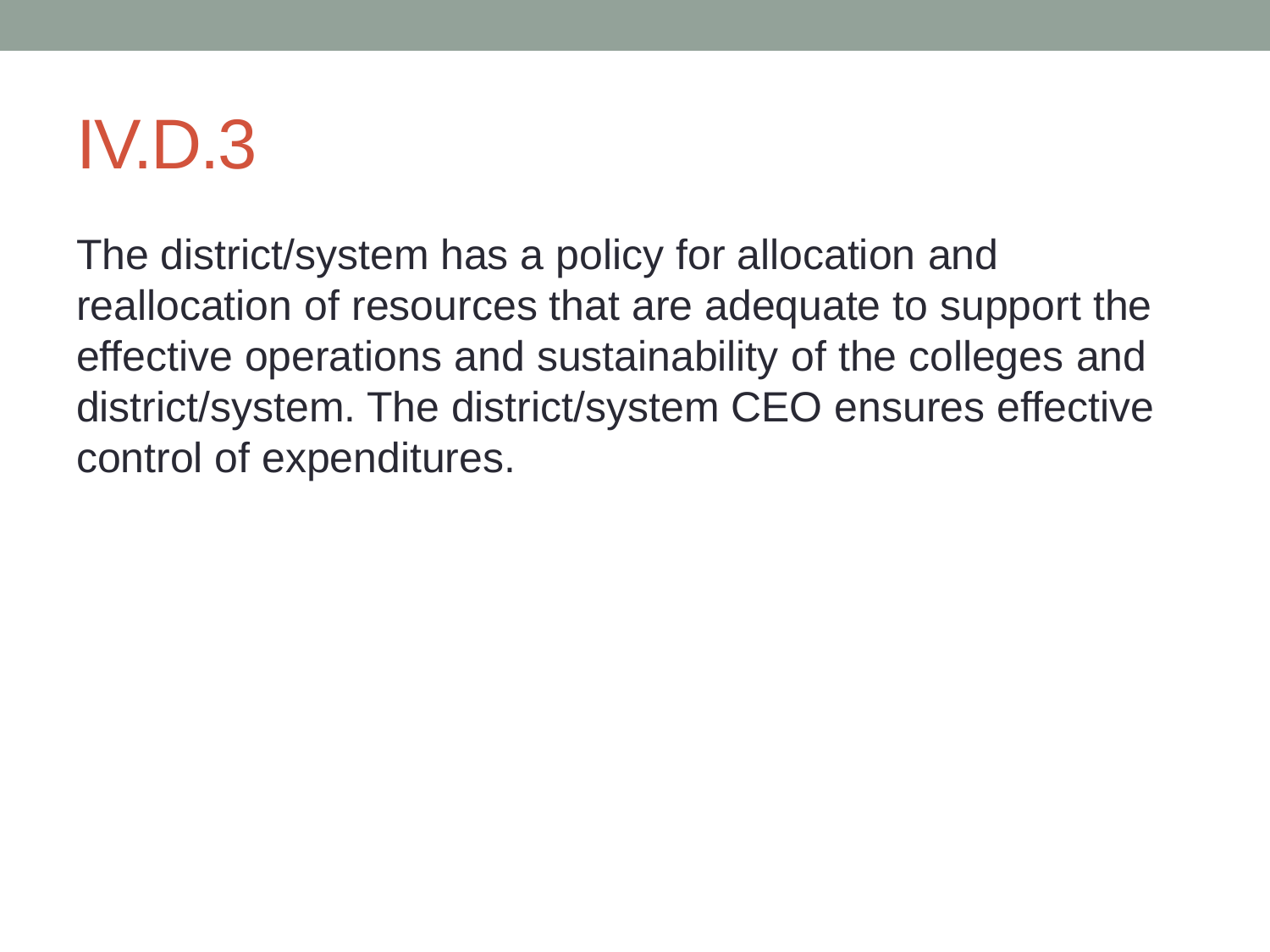The CEO of the district or system delegates full responsibility and authority to the CEOs of the colleges to implement and administer delegated district/system policies without interference and holds college CEO's accountable for the operation of the colleges.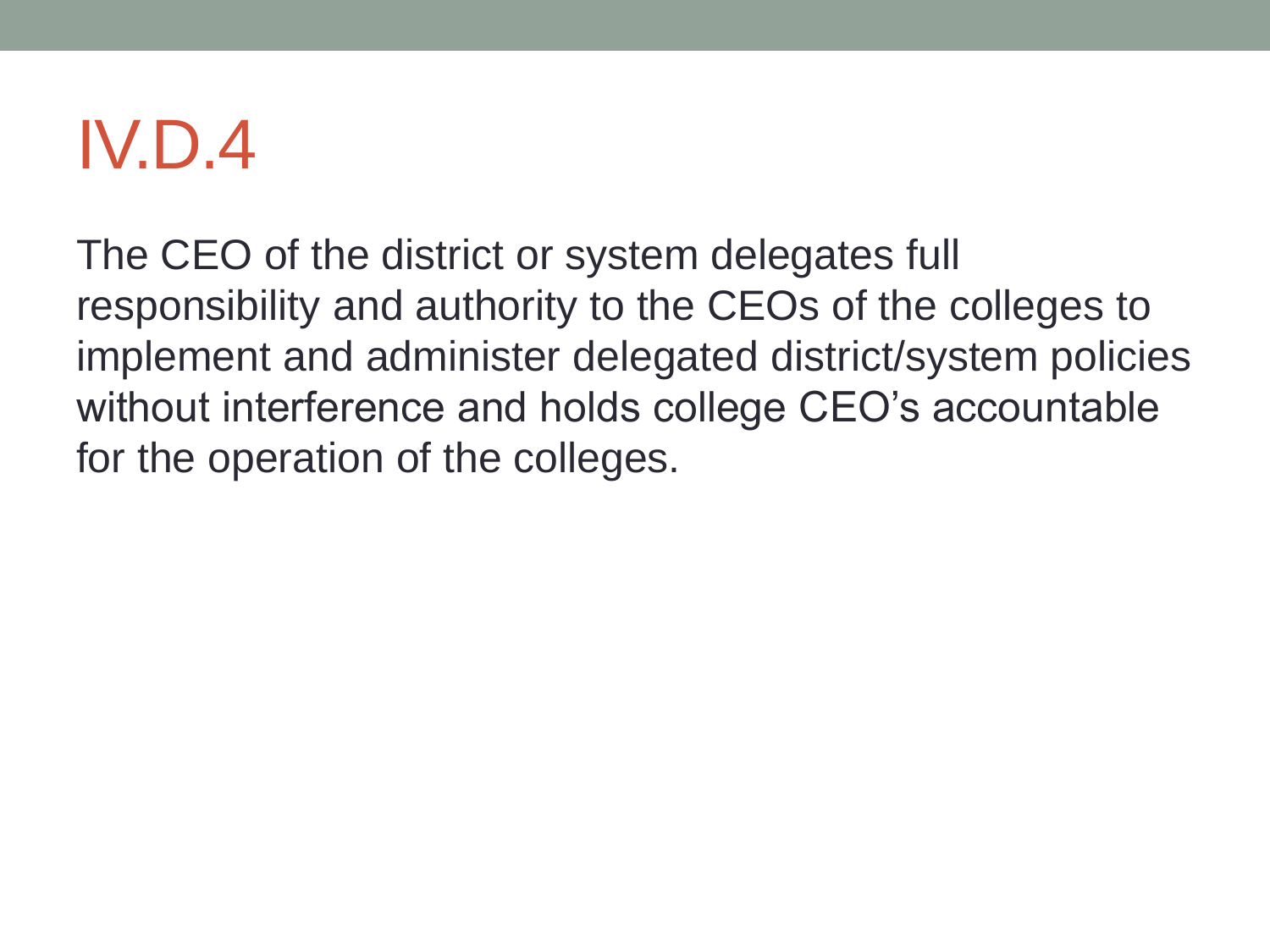District/system planning and evaluation are integrated with college planning and evaluation to improve student learning and achievement and institutional effectiveness.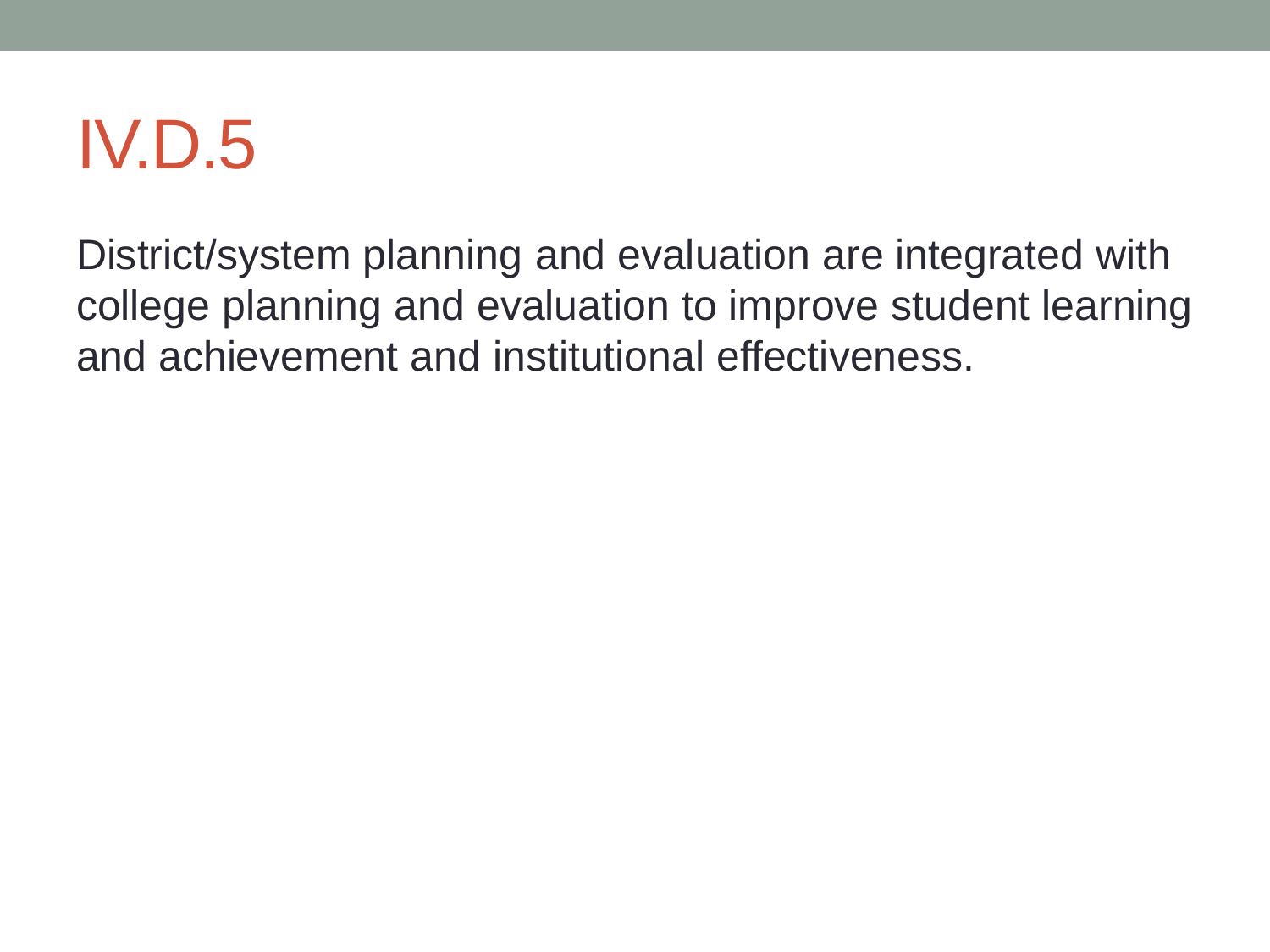Communication between colleges and districts/systems ensures effective operations of the colleges and should be timely, accurate, and complete in order for the colleges to make decisions effectively.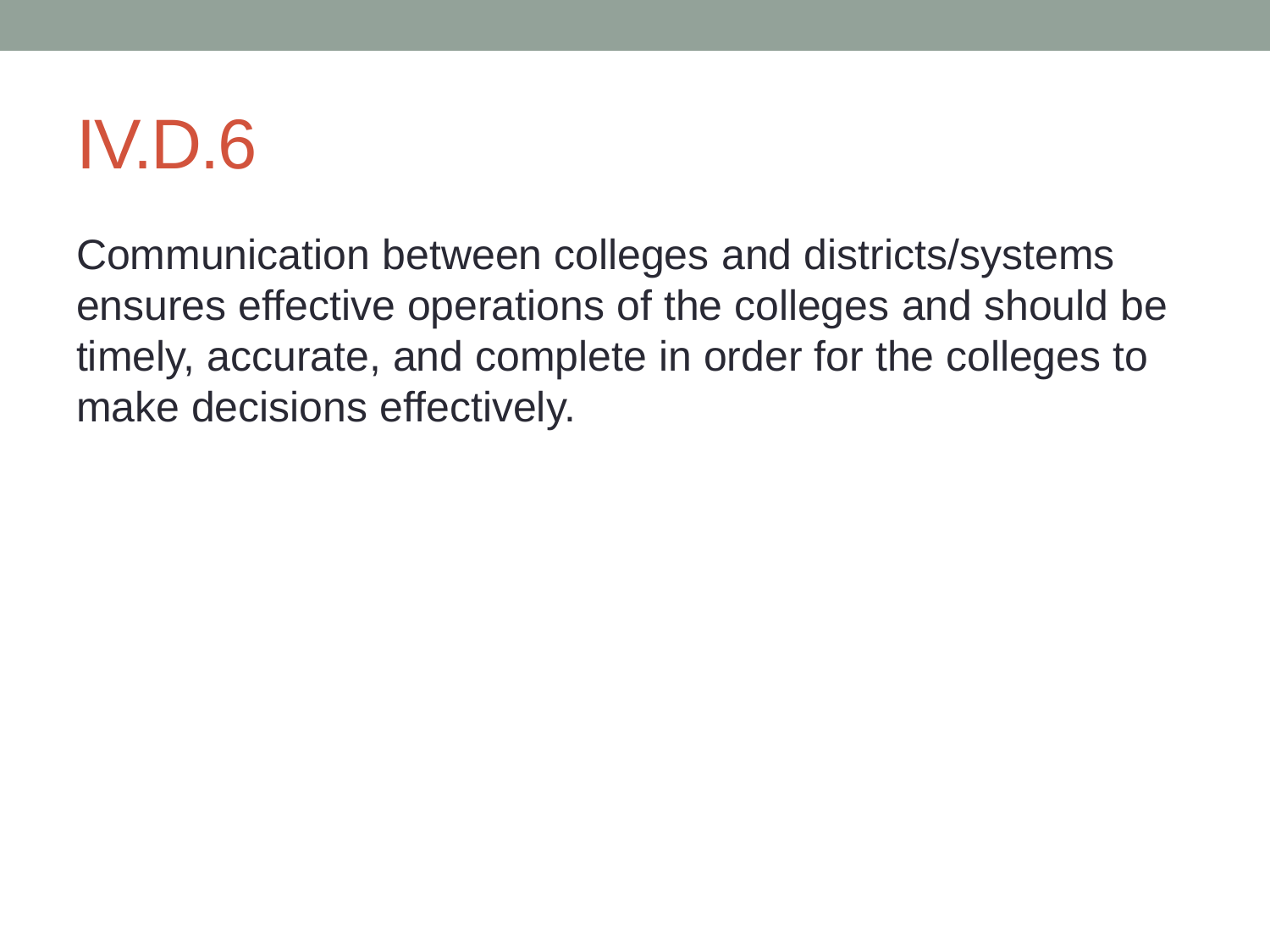The district/system CEO regularly evaluates district/system and college role delineations, governance and decisionmaking processes to assure their integrity and effectiveness in assisting the colleges in meeting educational goals for student achievement and learning. The district/system widely communicates the results of these evaluations and uses them as the basis for improvement.